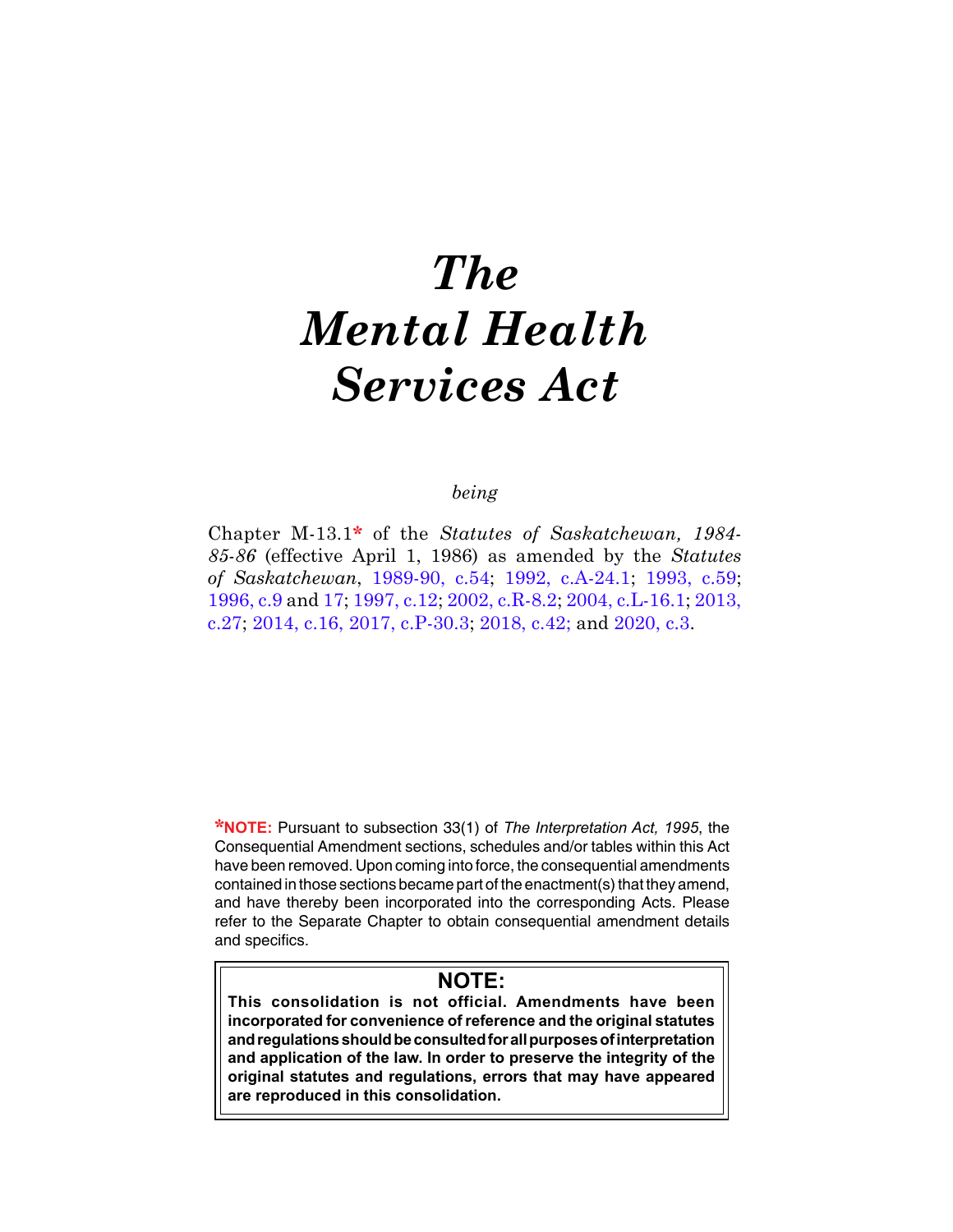# Table of Contents

# PART I

## **Short Title and Interpretation**

- 1 Short title
- 2 Interpretation

# PART II

#### **Administration**

- 3 Responsibilities of the minister
- 4 Repealed
- 5 Regions
- 6 Director of mental health services
- 7 Repealed
- 7.1 Head of mental health services
- 8 Officer in charge
- 9 Chief psychiatrist
- 10 Official representatives

#### PART III

## **Eligibility for Services**

- 11 Eligibility
- 12 Services to persons who are not beneficiaries
- 13 Regulations about eligibility

# PART IV

# **General Rights and Obligations**

- 14 Preservation of rights
- 15 Restrictions as to persons giving certificates
- 16 Right to be informed

#### PART V

#### **Assessment, Treatment, Admission and Discharge**

- 17 Voluntary request for services
- 18 Involuntary examination
- 18.1 Involuntary patients
- 19 Judge's warrant
- 20 Powers of peace officers in certain cases
- 21 Patients brought into Saskatchewan
- 22 Treatment of person charged with an offence
- 23 Admission on order or warrant
- 23.1 Psychiatric review
- 24 Admission on medical certificates
- 24.1 Long term detention order
- 24.2 Treatment in community
- 24.3 Community treatment order
- 24.4 Certificate in support of a community treatment order
- 24.5 Validation, expiration and revocation
- 24.6 Compliance
- 24.7 Duty to provide care and treatment
- 25 Authority respecting diagnostic and treatment services
- 25.1 Nearest relative
- 26 Person other than nearest relative
- 27 Duty to provide care and treatment
- 28 Transfer to another facility
- 28.1 No appeal
- 28.2 Patients from outside Saskatchewan
- 29 Temporary removal and return
- 30 Departure and return, powers of attending physician
- 30.1 Temporary hold for voluntary patients
- 31 Discharge from mental health centre
- 31.1 Notice to patient

#### PART VI

# **Appeal and Review Procedures**

- 32 Review panels, appointment, duties, etc.
- 33 Notice to patients respecting review panel
- 34 Appeals and investigation by review panel
- 35 Regulations respecting appeals and investigations
- 36 Appeal to Court of Queen's Bench

## PART VII

# **General**

- 37 Licence required
- 37.1 Applications
- 37.2 Issuance of licence
- 37.3 Compliance with licence required
- 37.4 Duration of licence
- 37.5 Licence not transferable
- 37.6 Licence to be displayed
- 37.7 Amendment, suspension, cancellation of licences
- 37.8 Title reserved
- 37.9 Inspection
- 37.91 Information requested by regional director
- 37.92 Request for review
- 37.93 Minister may waive or exempt
- 37.94 Annual inspection of facilities
- 38 Repealed
- 39 Immunity
- 40 Limitation
- 41 Assisting unauthorized departure
- 42 Offence and penalty
- 43 Regulations
- 44 Crown bound

## PART VIII

#### **Repeal, Transitional and Coming into Force**

- 45 R.S.S. 1978, c.M-13 repealed
- 46 Transitional provisions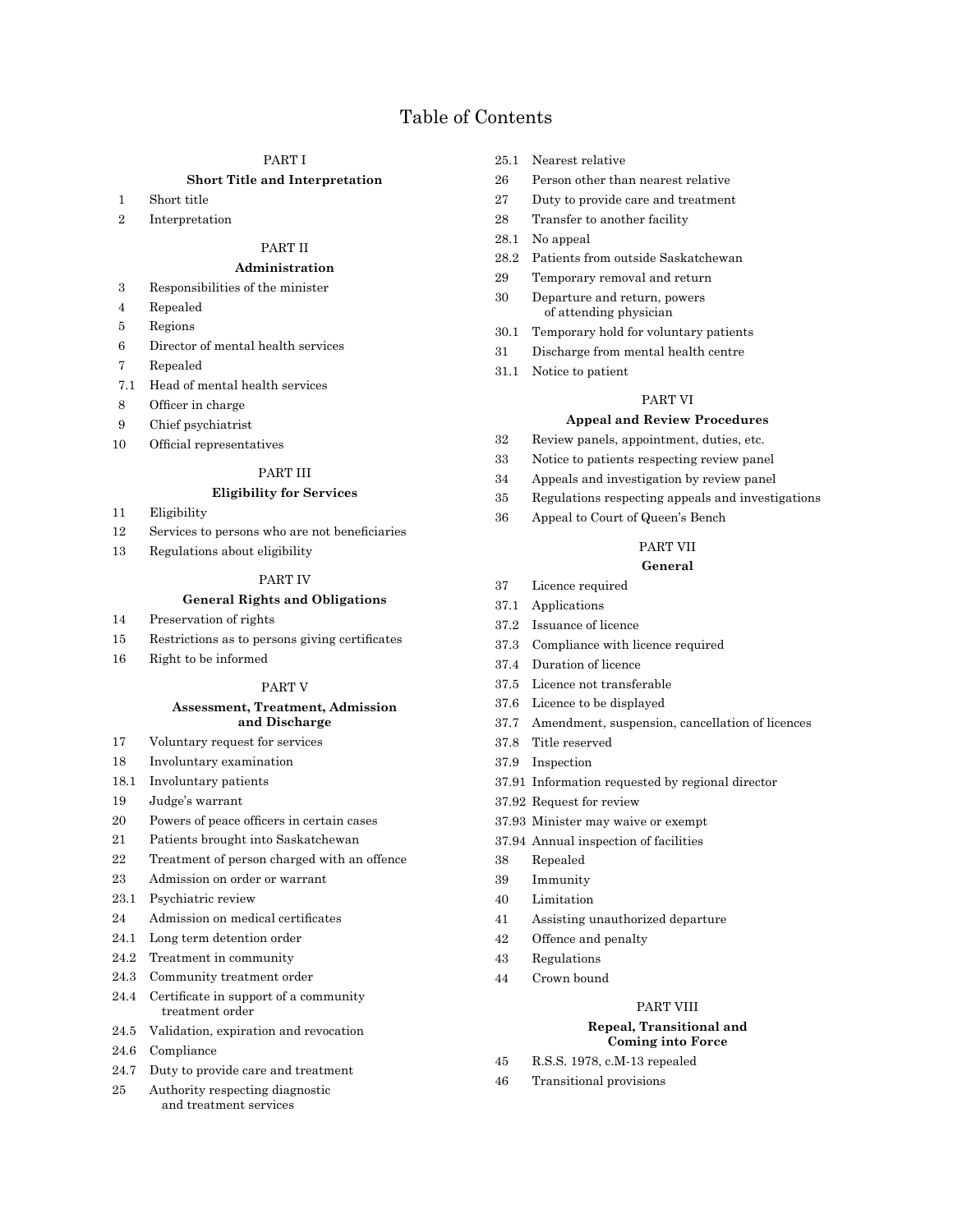# **CHAPTER M-13.1**

# An Act respecting Mental Health Services

# PART I **Short Title and Interpretation**

# **Short title**

```
1 This Act may be cited as The Mental Health Services Act.
```
**Interpretation**

**2** In this Act:

(a) **"attending physician"** means the physician who has the principal responsibility for the health care needs of a person admitted to a mental health centre;

(b) **"business day"** means a day other than a Saturday, Sunday or holiday;

(c) **"capacity"** means capacity as defined in *The Health Care Directives and Substitute Health Care Decision Makers Act*;

(d) **"chief psychiatrist"** means a psychiatrist designated pursuant to section 9;

(e) **"community treatment order"** means a community treatment order issued pursuant to section 24.3;

(f) **"director"** means the person appointed pursuant to section 6;

(g) **"experimental treatment"** means any treatmentthat poses a significant risk of harm to the patient, other than one that is:

(i) commonly accepted for treatment of the mental disorder involved or supported by widely accepted scientific studies; and

(ii) provided by a qualified health professional;

(g.1) **"head of mental health services"** means the person designated pursuant to section 7.1;

(h) **"involuntary patient"** means a patient who is admitted to and detained in a mental health centre pursuant to section 23, 24 or 24.1;

(i) **"judge"** means a judge of the Court of Queen's Bench;

(j) **"mental disorder"** means a disorder of thought, perception, feelings or behaviour that seriously impairs a person's judgment, ability to recognize reality, ability to associate with others or ability to meet the ordinary demands of life, with respect to which treatment is advisable;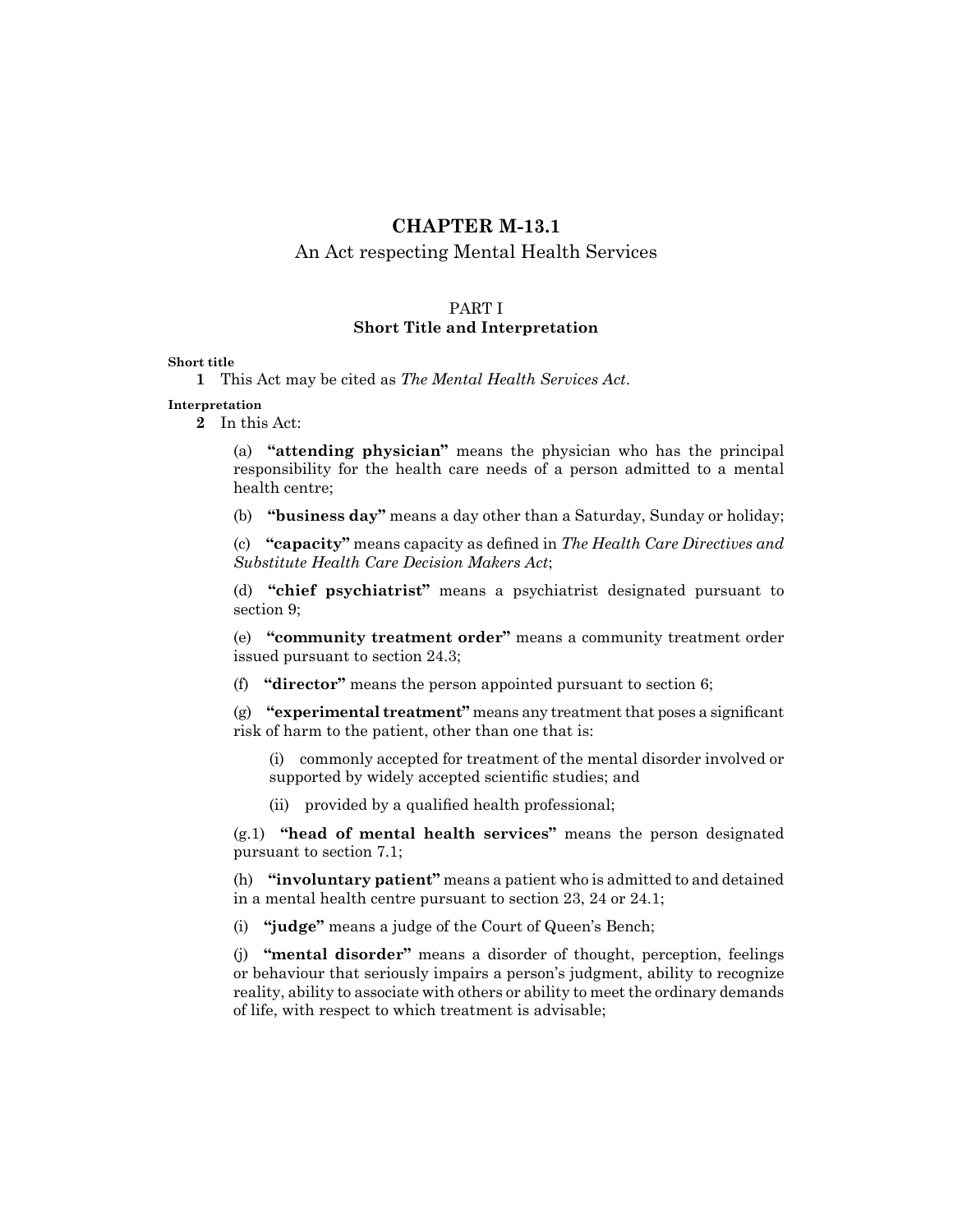**c. M-13.1**

(k) **"mental health approved home"** means any building, premises or place with respect to which:

(i) there is a valid certificate issued pursuant to this Act or pursuant to *The Mental Health Act*; or

(ii) a licence is issued pursuant to section 37.2;

(l) **"mental health centre"** means a facility designated as a mental health centre pursuant to *The Facility Designation Regulations*;

(m) **"mental health services"** means the provision of care to an individual for the purposes of promoting, preserving and restoring the mental health of the individual to an optimal level, and may include assessment, treatment, health education and consultation;

(n) **minister"** means the member of the Executive Council to whom for the time being the administration of this Act is assigned;

(o) **"ministry"** means the ministry over which the minister presides;

(p) **"nearest relative"** means nearest relative as described in section 25.1;

(q) **"nurse"** means a registered nurse as defined in *The Registered Nurses Act, 1988* or a registered psychiatric nurse as defined in *The Registered Psychiatric Nurses Act*;

(r) **"officer in charge"** means:

(i) in relation to a mental health centre, the person designated pursuant to section 8; or

(ii) if no person is designated pursuant to section 8, the regional director for the region in which the mental health centre is located;

(s) **"official representative"** means an official representative appointed pursuant to section 10;

(s.1) **"official representative for a region"** means the relevant official representative that has been assigned by the director pursuant to subsection 10(3) to assist patients in the relevant region, portion of a region or mental health centre;

(t) **"patient"** means a person receiving, pursuant to this Act:

(i) diagnostic services for the purpose of determining the existence or nature of a mental disorder; or

- (ii) care or treatment for a mental disorder;
- (u) **"peace officer"** includes:
	- (i) a member of the Royal Canadian Mounted Police;

(ii) a person appointed pursuant to *The Police Act, 1990* as a special constable or peace officer;

(v) **"personal guardian"** means a personal guardian as defined in *The Health Care Directives and Substitute Health Care Decision Makers Act*;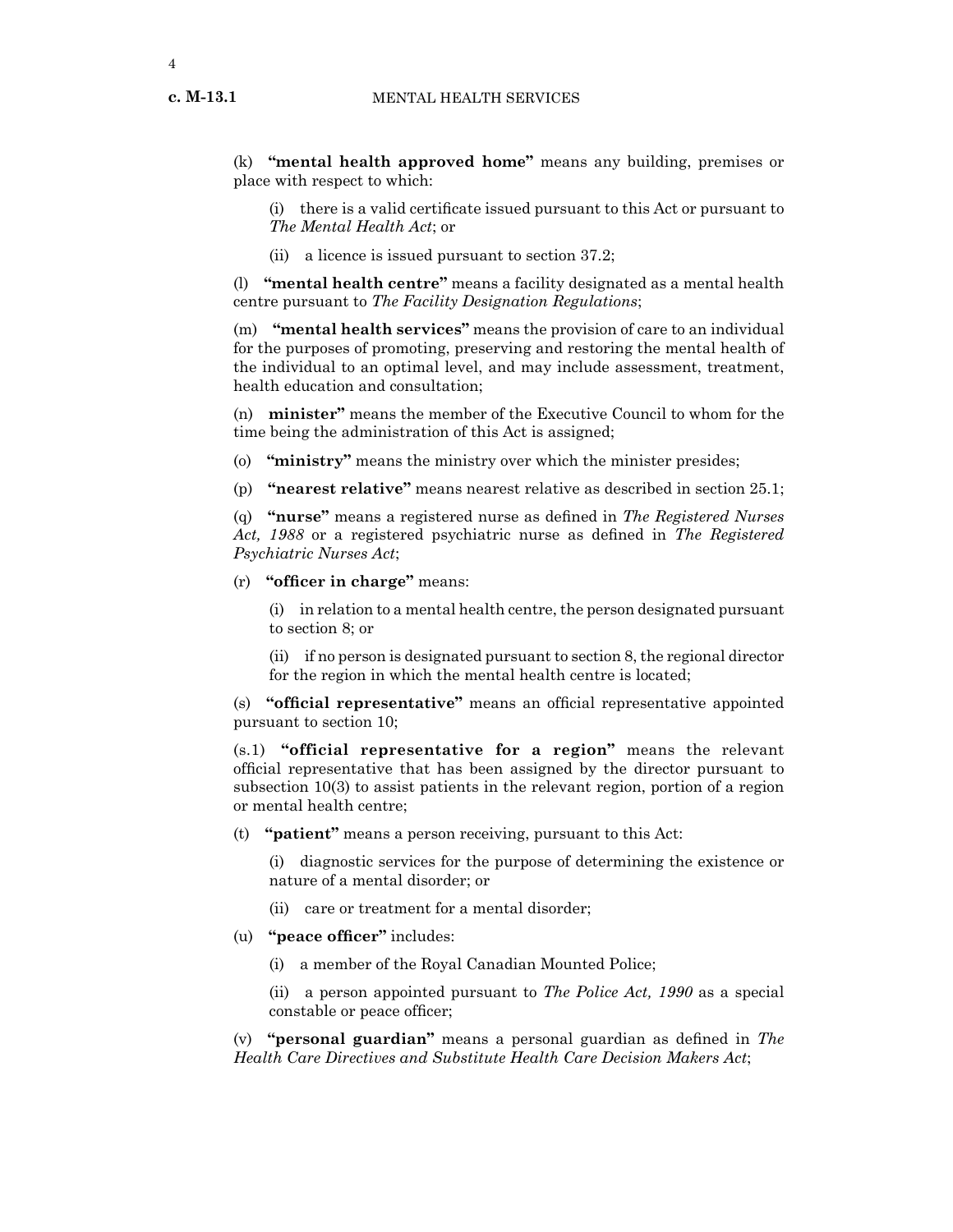(w) **"physician"** means a duly qualified medical practitioner within the meaning of *The Medical Profession Act, 1981*;

(x) **"prescribed"** means prescribed in the regulations;

(x.1) **"provincial health authority"** means the provincial health authority continued pursuant to *The Provincial Health Authority Act;*

(y) **"proxy"** means a proxy as defined in *The Health Care Directives and Substitute Health Care Decision Makers Act*;

(z) **"psychiatrist"** means a physician:

(i) who holds a specialist's certificate in psychiatry issued by the Royal College of Physicians and Surgeons of Canada; or

(ii) whose combination of training and experience in psychiatry is satisfactory to the minister and who has been approved by the minister as a psychiatrist for the purposes of this Act;

(aa) **"psychosurgery"** means any procedure that by direct access to the brain removes, destroys or interrupts the normal connections of the brain for the primary purpose of treating a mental disorder or involves the implantation of electrodes, but does not include neurosurgical procedures designed to treat reliably diagnosed organic brain conditions or epilepsy;

(bb) **"region"** means a mental health region established pursuant to section 5;

(cc) **"regional director"** means a regional director designated pursuant to section 7;

(dd) **"review panel"** means a review panel appointed pursuant to section 32.

2014, c.16, s.3; 2017, cP-30.3, s.11-15.

# PART II **Administration**

**Responsibilities of the minister**

**3**(1) The minister is responsible for the strategic direction of the system of mental health services in Saskatchewan and may do any things that the minister considers advisable to meet that responsibility.

(2) Without limiting the generality of subsection (1), the minister may:

(a) establish goals and objectives for the provision of mental health services in Saskatchewan generally or in areas within Saskatchewan;

(b) establish performance measures and targets to promote the effective and efficient utilization of mental health services;

(c) develop, implement and evaluate provincial policies with respect to mental health services;

(d) conduct financial, human resources and information technology planning for the system of mental health services in Saskatchewan;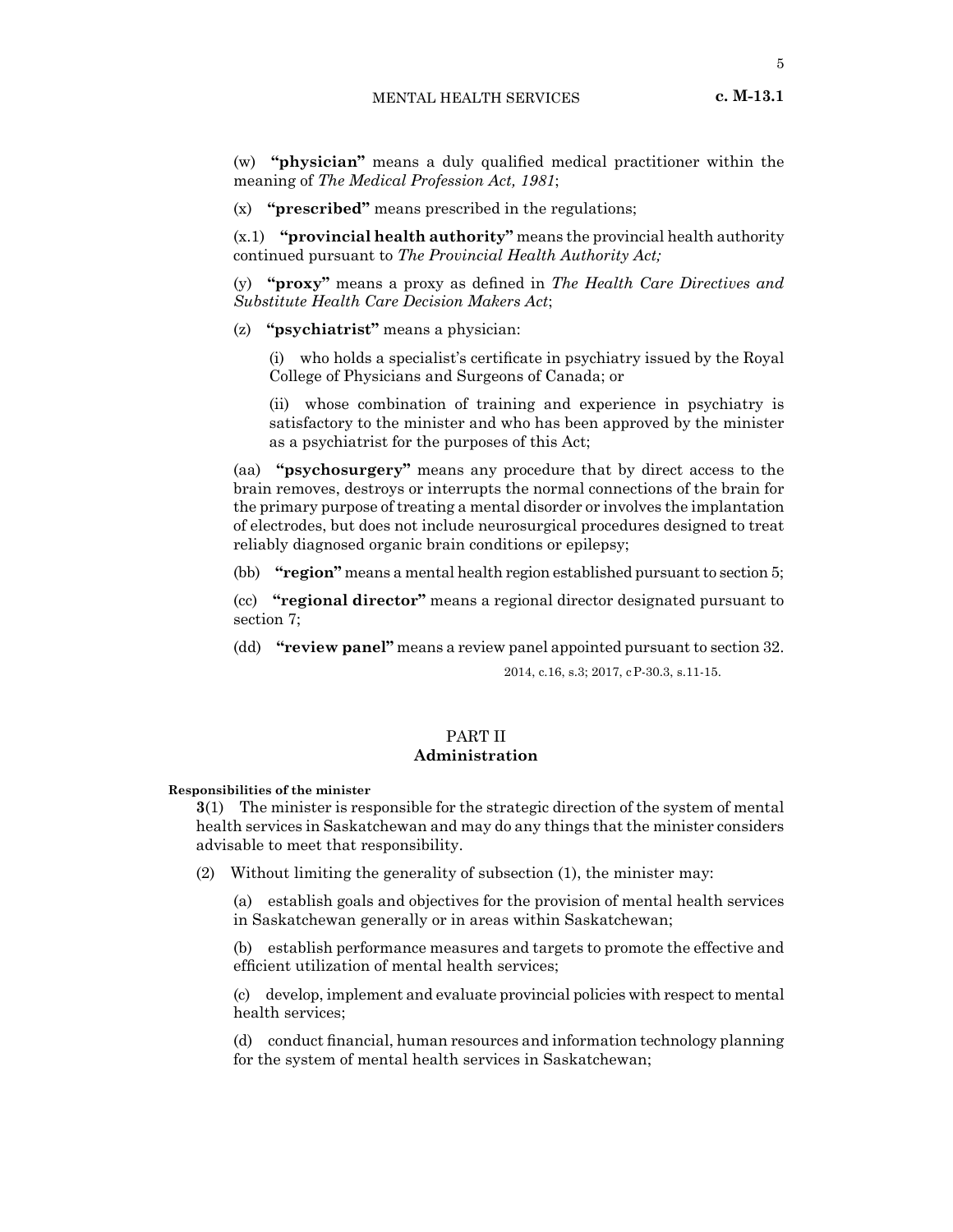(e) do any thing pursuant to this or any other Act that the minister considers appropriate for preventing circumstances that lead to mental disorder and distress and for promoting and restoring the mental health and well-being of the people of Saskatchewan.

2014, c.16, s.4.

## **4 Repealed.** 2014, c.16, s.5.

**Regions**

**5** The minister may establish mental health regions.

2014, c.16, s.6.

#### **Director of mental health services**

**6**(1) The minister shall appoint an employee of the ministry as director of mental health services and prescribe his or her duties and responsibilities.

(2) The minister may authorize the director to delegate to other officers of the ministry any power given to the director by this Act and the regulations.

1993, c.59, s.5; 2014, c.16, s.7.

**7 Repealed.** 2017, cP-30.3, s.11-15.

#### **Head of mental health services**

**7.1**(1) The provincial health authority may designate a person as the head of mental health services for the authority.

#### (2) **Not yet proclaimed.**

(3) The head of mental health services shall designate a person as the regional director for each mental health region and that person is responsible for the administration of this Act and the provision of mental health services in that region.

(4) Subject to the regulations, the head of mental health services and any regional director may delegate to any person any power given to them by this Act and the regulations.

2017, cP-30.3, s.11-15.

## **Officer in charge**

**8**(1) The regional director may designate a person for each mental health centre that is located in the region to be the person responsible for the administration of this Act in the mental health centre.

(2) Where the regional director does not designate a person pursuant to subsection (1), the regional director is responsible for the administration of this Act in the region.

1993, c.59, s.7; 2014, c.16, s.9.

#### **Chief psychiatrist**

**9** The head of mental health services shall designate a chief psychiatrist for each mental health centre.

2017, cP-30.3, s.11-15.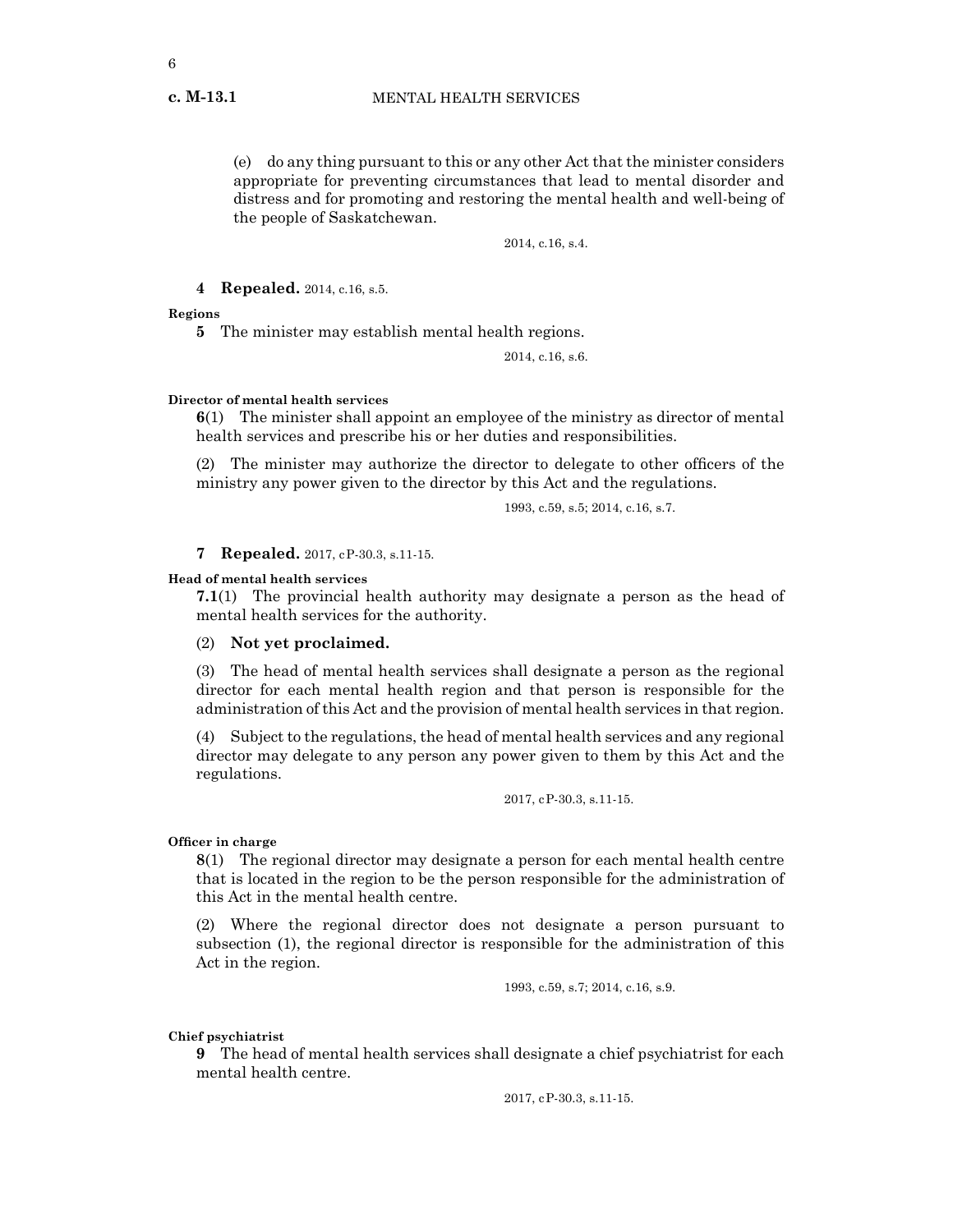#### **Official representatives**

**10**(1) In this section, **"person"** includes a partnership.

(2) The minister shall appoint one or more persons to be official representatives to assist patients in understanding their rights and obligations pursuant to this Act.

(3) The director may, if he or she considers it necessary or advisable for the purposes of this Act, assign an official representative to assist patients in any specified region, portion of a region or one or more mental health centres.

(4) The minister shall provide to official representatives appointed pursuant to subsection (2) remuneration and reimbursement for expenses on any terms and conditions that the minister considers appropriate.

2014, c.16, s.11; 2017, cP-30.3, s.11-15.

# PART III **Eligibility for Services**

## **Eligibility**

**11**(1) Subject to section 13, any person who is a beneficiary pursuant to *The Saskatchewan Medical Care Insurance Act* is eligible to receive services provided by the minister pursuant to this Act at the expense of the Government of Saskatchewan.

(2) If the provincial health authority or a health care organization, within the meaning of *The Provincial Health Authority Act*, provides mental health services to beneficiaries, it shall provide those services to each beneficiary on the same terms and conditions.

(3) The provincial health authority or a health care organization, within the meaning of *The Provincial Health Authority Act*, shall not include as a term or condition of providing mental health services any requirement with respect to the place of residency of the beneficiary.

2014, c.16, s.12; 2017, cP-30.3, s.11-1 and 11-15.

#### **Services to persons who are not beneficiaries**

**12** The minister may provide services to persons who are not beneficiaries pursuant to section 11, and may enter into any agreements that the minister considers appropriate with any person with respect to providing services pursuant to this Act to persons who are not beneficiaries.

2014, c.16, s.12.

#### **Regulations about eligibility**

**13** The Lieutenant Governor in Council may make regulations:

(a) classifying services that are provided to beneficiaries and other persons by the minister pursuant to this Act;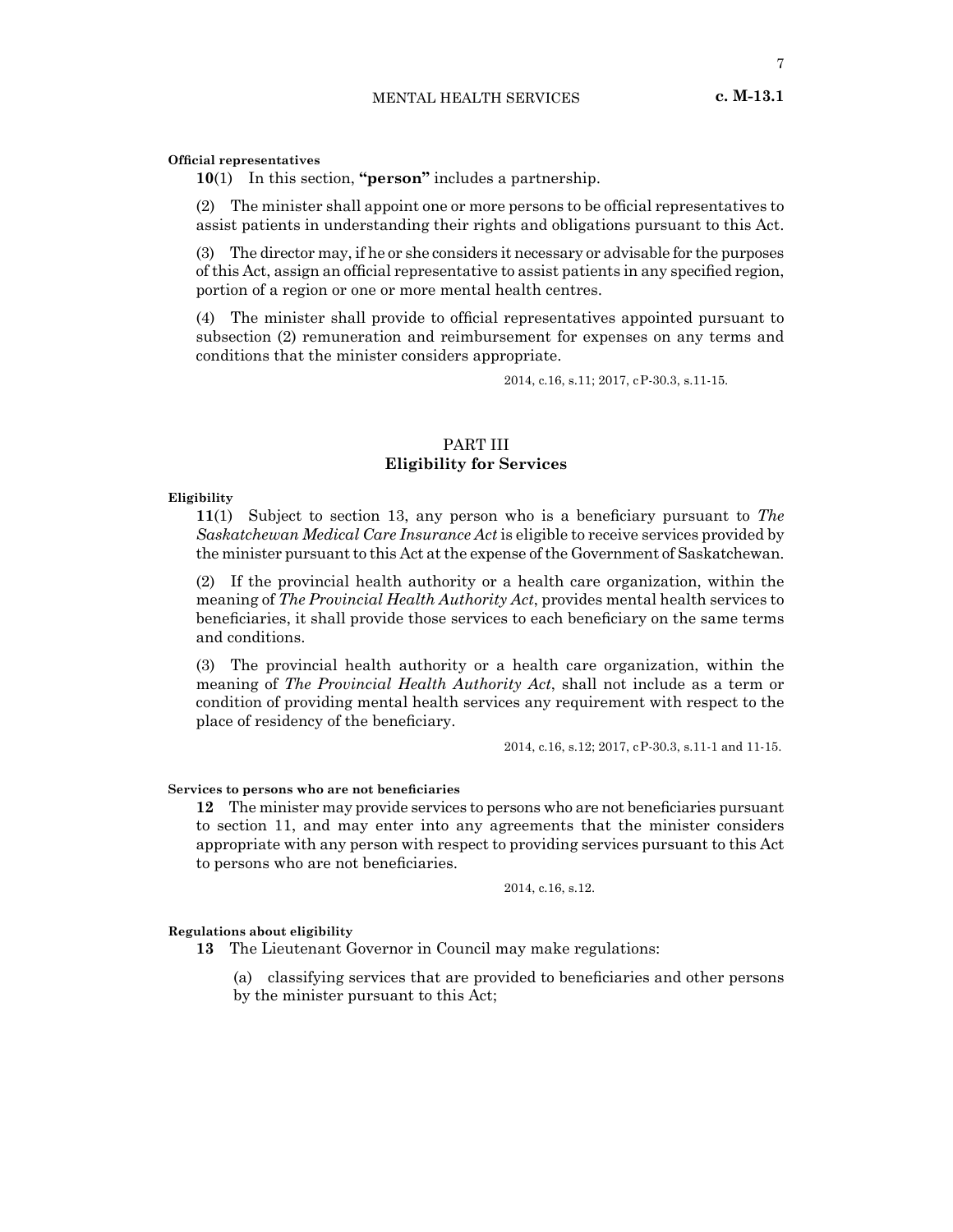(b) classifying beneficiaries and other persons according to the services that they receive from the minister pursuant to this Act;

(c) fixing the amounts that the minister may charge a beneficiary or other person or class of beneficiaries or other persons for each service or class of service provided by him pursuant to this Act.

1984-85-86, c.M-13.1, s.13.

# PART IV **General Rights and Obligations**

#### **Preservation of rights**

**14** Except as provided in this Act, no person is to be deprived of any right or privilege enjoyed by other persons solely because he or she:

(a) is receiving or has received mental health services; or

(b) is or has been named in a certificate, warrant or order issued pursuant to section 18, 19, 21, 22, 23, 24, 24.1 or 24.3 of this Act or in any similar certificate, warrant or order issued pursuant to *The Mental Health Act* or any former Act respecting mental health.

2014, c.16, s.13.

#### **Restrictions as to persons giving certificates**

**15** Except as permitted by the regulations or by the minister, no certificate or form required by this Act or the regulations with respect to any person shall be made, issued, given, completed or signed by a physician who is by blood or marriage closely related to or connected with:

(a) that person; or

(b) any physician who makes, issues, gives, completes or signs a certificate or form with respect to that person.

1984-85-86, c.M-13.1, s.15.

## **Right to be informed**

**16**(1) Every person who is apprehended or detained pursuant to section 18, 19, 20, 21, 22, 23, 24, 24.1 or 24.3:

(a) must be informed promptly of the reasons for his or her apprehension or detention, as the case may be; and

(b) is entitled on his or her own request to receive a copy of the certificate, warrant or order pursuant to which he or she has been apprehended or is detained, as the case may be, as soon as is reasonably practicable.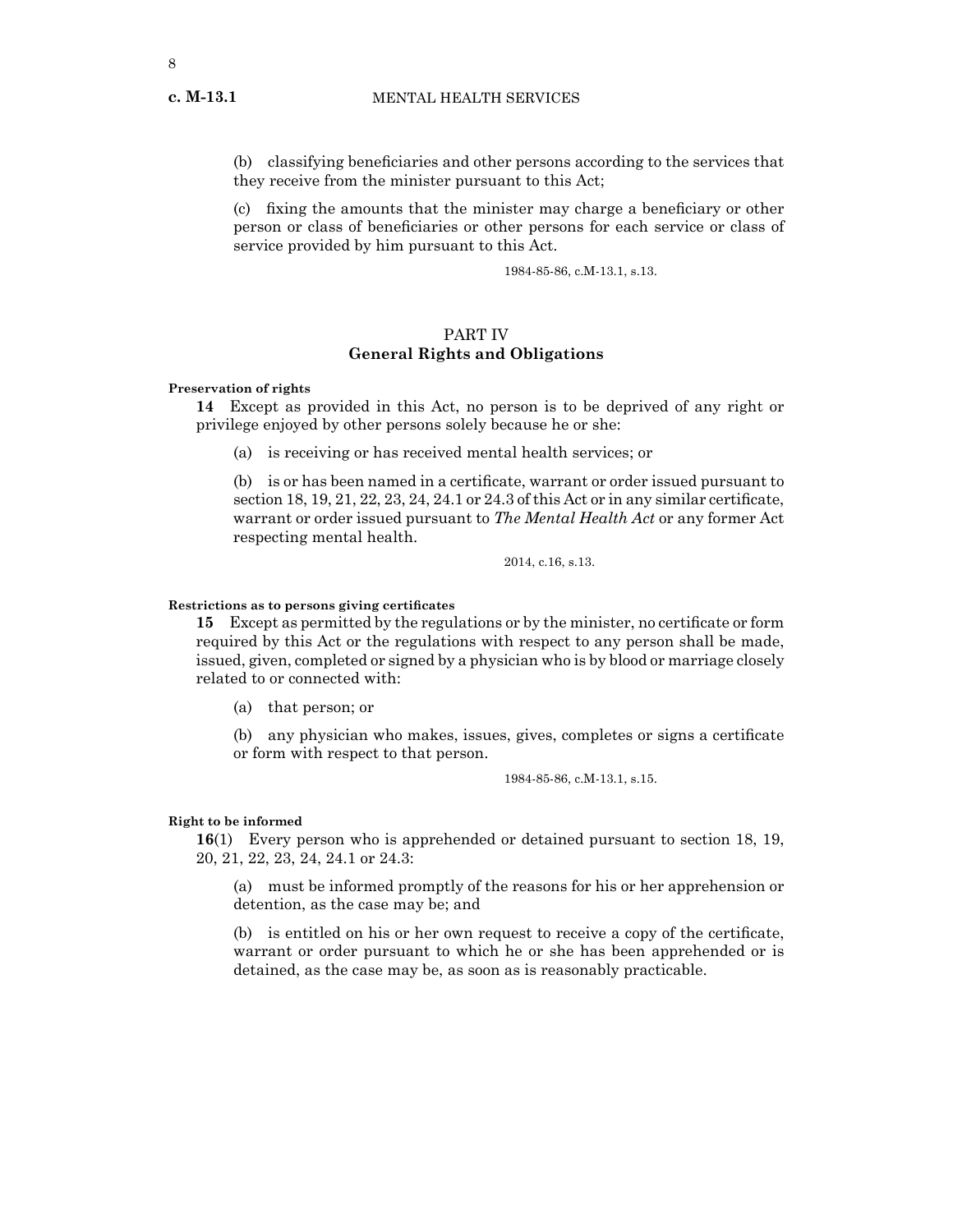(2) Where a person is apprehended or detained pursuant to section 18, 19, 21, 22, 23, 24, 24.1 or 24.3 or is transferred pursuant to section 28, an official representative for the region shall be provided with a copy of the certificate, warrant or order pursuant to which the person is or was apprehended, detained or transferred, as the case may be, as soon as is reasonably practicable.

> 1984-85-86, c.M-13.1, s.16; 1993, c.59, s.9; 2014, c.16, s.14.

# PART V

## **Assessment, Treatment, Admission and Discharge**

**Voluntary request for services**

**17** Subject to the regulations and to the availability of services, a person may, on his or her own request:

(a) receive assessment and treatment services;

(b) with the advice and on the arrangements of a physician with admitting privileges to a mental health centre, be admitted to a mental health centre; or

(c) receive other services available pursuant to this Act.

2014, c.16, s.15.

## **Involuntary examination**

**18**(1) Subject to subsection (2) and the regulations, any person may be conveyed to a place where he or she may be examined by a physician who has admitting privileges to a mental health centre if that person:

(a) in the opinion of an examining physician or a prescribed health professional, is suffering from a mental disorder and requires a psychiatric examination to ascertain whether he or she should be admitted to a mental health centre pursuant to section 24; and

(b) refuses to submit to the examination mentioned in clause (a).

(2) A person may be conveyed to a place for the purpose of the psychiatric examination mentioned in clause (1)(a) only if:

(a) arrangements have been made with a physician who has admitting privileges to a mental health centre; and

(b) the certificate of the examining physician or the prescribed health professional is issued in accordance with this section.

(3) The certificate of a physician or a prescribed health professional in the prescribed form is sufficient authority to any person to apprehend the person who is the subject of the certificate and convey him or her immediately to the place where the examination is to be conducted by the physician who has admitting privileges to a mental health centre mentioned in subsection (1).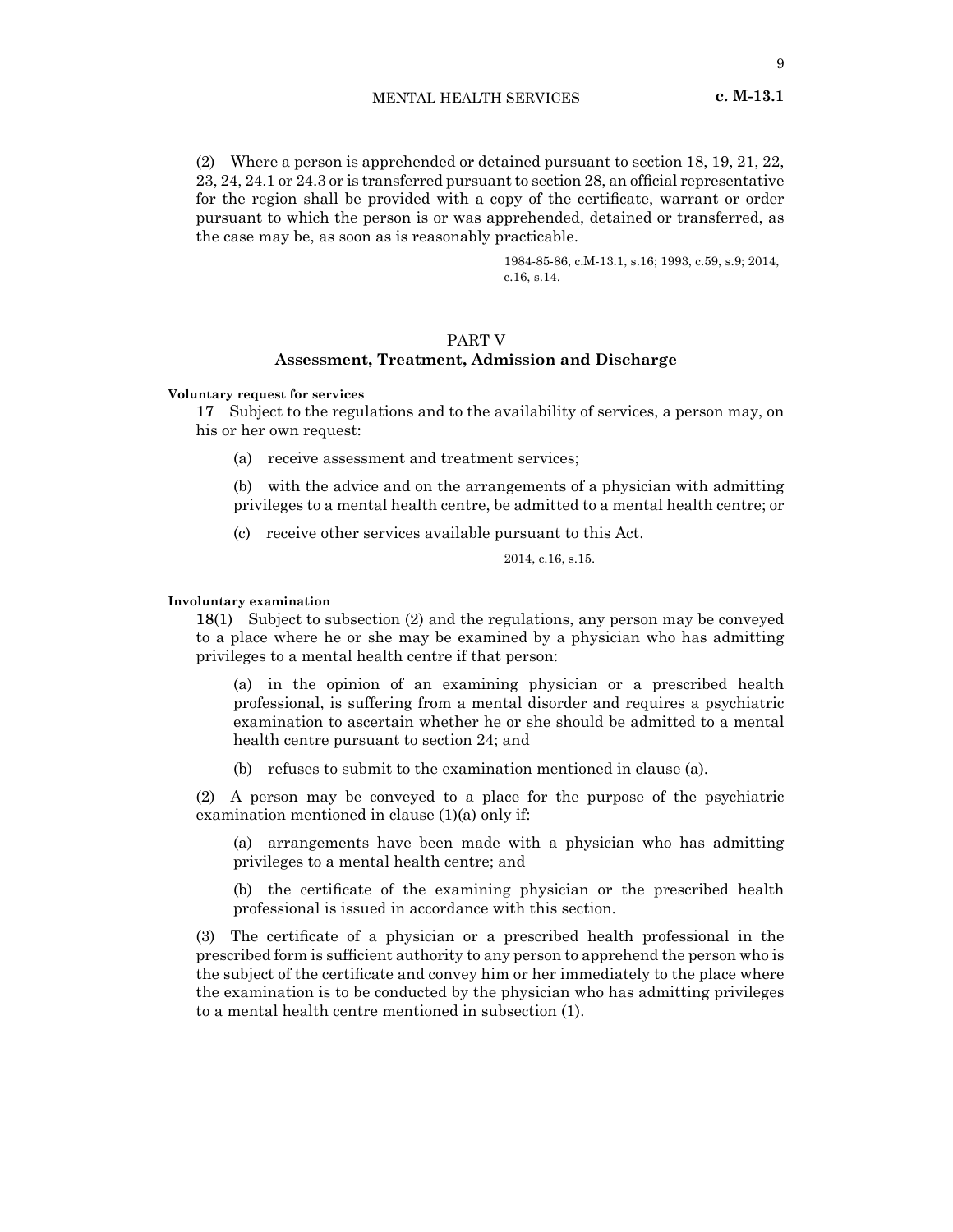(4) Every certificate issued pursuant to subsection (2) is required to:

(a) state that the examining physician or the prescribed health professional has personally examined the person who is the subject of the certificate and, after due inquiry into the necessary facts relating to the case of the person, has formed the opinion that the person is suffering from a mental disorder and requires a psychiatric examination to ascertain whether he or she should be admitted to a mental health centre pursuant to section 24;

(b) state the facts on which the examining physician or the prescribed health professional has formed his or her opinion of the mental disorder;

(c) show the date on which the examination was made; and

(d) be signed in the presence of one subscribing witness.

(5) No person shall be conveyed for a psychiatric examination more than seven days after the date on which the examination for the purposes of subsection (1) was made.

(6) A psychiatric examination pursuant to this section must be conducted as soon as is reasonably practicable, and in all cases within 24 hours, after the person arrives at the place where he or she is to be examined.

2014, c.16, s.15.

#### **Involuntary patients**

**18.1** Unless otherwise directed by the director, the assessment, treatment and care of an involuntary patient is to be provided at a mental health centre.

2014, c.16, s.15.

#### **Judge's warrant**

**19**(1) A person may lay an information before a judge of the Provincial Court of Saskatchewan in the prescribed form and manner if that person believes on reasonable grounds that another person who refuses to submit to a medical examination:

- (a) is suffering from a mental disorder; and
- (b) is in need of examination to determine whether he or she should be admitted to a mental health centre pursuant to section 24.

(2) If on inquiry the judge of the Provincial Court of Saskatchewan is satisfied that the person named in the information is in need of examination to determine whether he or she should be admitted to a mental health centre pursuant to section 24, that judge may, after making arrangements with a physician who has admitting privileges to a mental health centre, issue a warrant in the prescribed form and manner to apprehend the person named in the warrant and cause him or her to be taken to a place where he or she may be examined by that physician.

 $(3)$  No person shall falsely swear or affirm an information pursuant to subsection  $(1)$ .

(4) A warrant issued pursuant to subsection (2) is to be accompanied by written reasons for its issuance.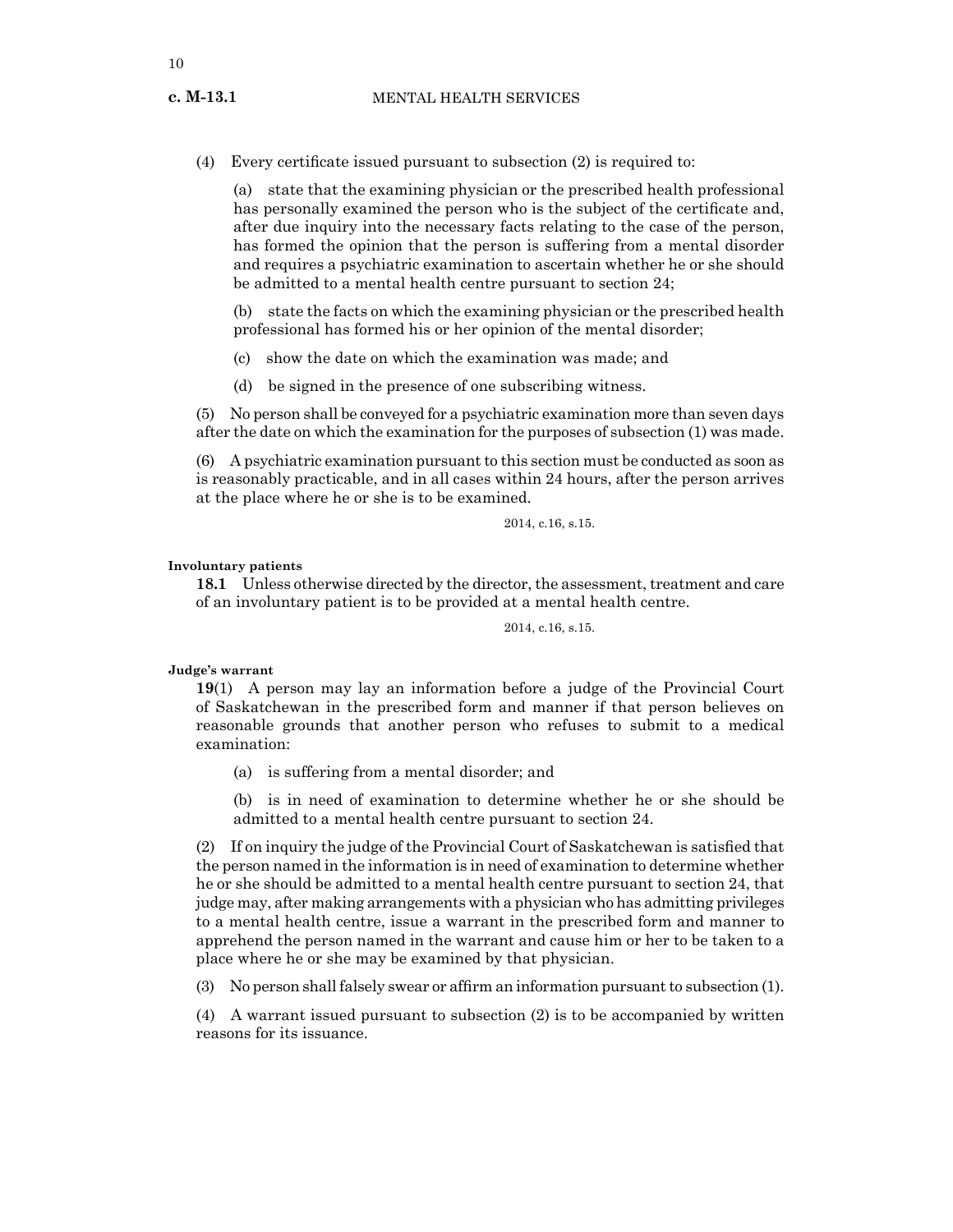(5) A copy of a warrant issued pursuant to subsection (2) and the written reasons are to be provided to the person who is apprehended pursuant to the warrant and to the physician who examines that person.

(6) If a relative or friend of a person who is to be apprehended pursuant to this section so requests, the warrant may be directed to and executed by that relative or friend and, otherwise, it may be directed to and executed by a peace officer.

(7) The person who is apprehended pursuant to this section must be examined by a physician as soon as is reasonably practicable and in all cases within 24 hours after that person's apprehension.

(8) No person shall be apprehended pursuant to a warrant issued pursuant to subsection (2) more than seven days after the date on which the warrant was issued.

1984-85-86, c.M-13.1, s.19; 2014, c.16, s.16.

#### **Powers of peace officers in certain cases**

**20**(1) A peace officer may apprehend a person without a warrant and convey that person as soon as is reasonably practicable to a place where he or she may be examined by a physician if the peace officer has reasonable grounds to believe that the person is:

(a) suffering from a mental disorder; and

(b) likely to cause harm to himself or herself or to others or to suffer substantial mental or physical deterioration if he or she is not detained in a mental health centre.

(2) A person apprehended pursuant to subsection (1) must be examined by a physician as soon as is reasonably practicable and in all cases within 24 hours after his or her apprehension.

2014, c.16, s.19.

# **Patients brought into Saskatchewan**

**21**(1) Subject to the regulations, if the director has reason to believe that a person who is being detained in a hospital outside Saskatchewan by reason of having a mental disorder should be brought into Saskatchewan, the director may, by order in the prescribed form, authorize that the person be taken into custody, conveyed to a mental health centre and examined by a physician who has admitting privileges to the mental health centre.

(2) No person shall be conveyed to a mental health centre pursuant to subsection (1) more than seven days after the date that the order mentioned in subsection (1) was made.

(3) An examination mentioned in subsection (1) is to be conducted as soon as is reasonably practicable and in all cases within 24 hours of the person's being brought into Saskatchewan.

1984-85-86, c.M-13.1, s.21; 2014, c.16, s.18.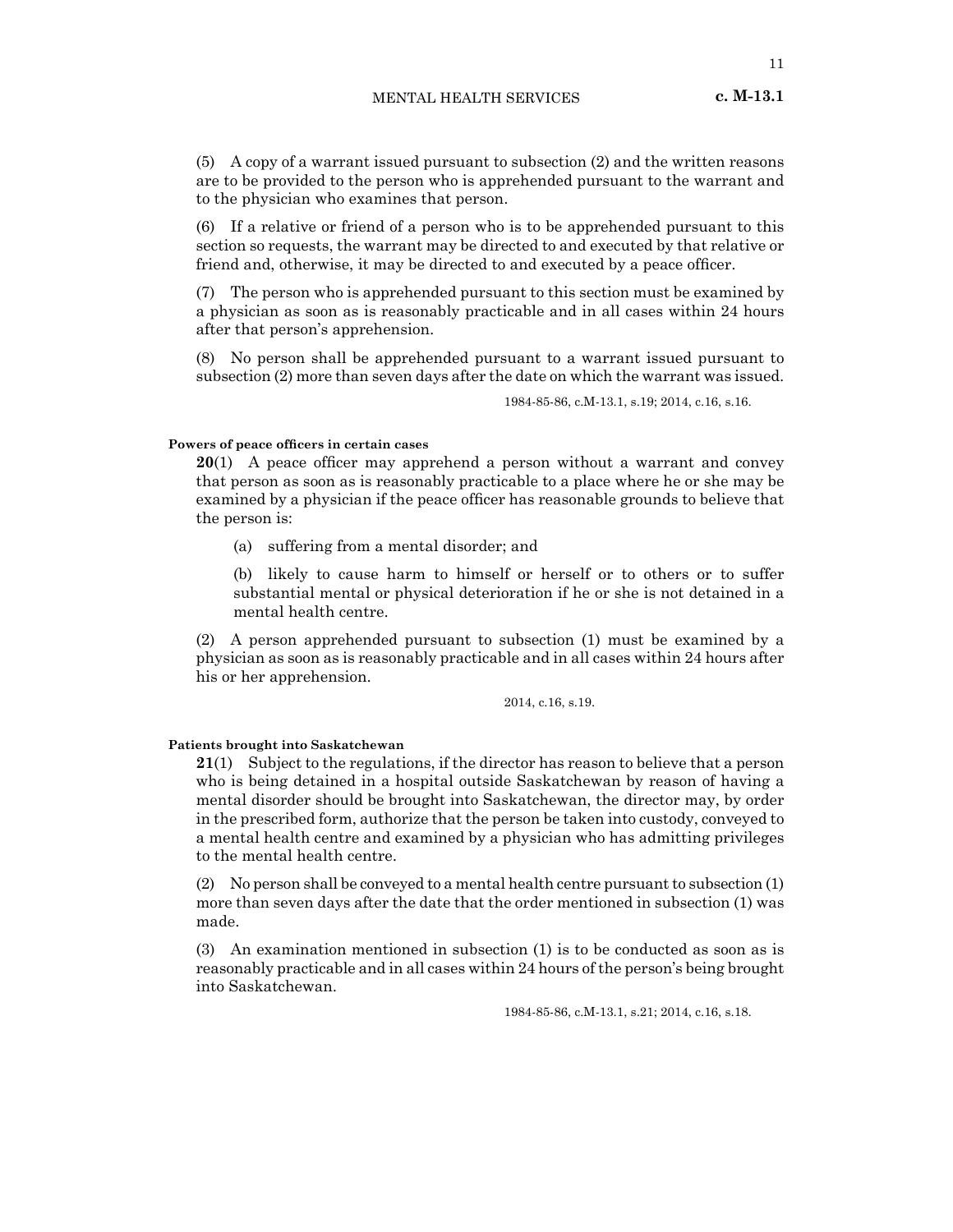# **Treatment of person charged with an offence**

**22**(1) In this section, **"judge"** includes a judge of the Provincial Court of Saskatchewan.

(2) If a person who has been charged with an offence and who is in custody requests an examination in order to determine whether he or she should be treated for a mental disorder, the judge may, after making the necessary arrangements with a psychiatrist or any other qualified health professional designated by the regional director, order that the person be conveyed to a place where he or she may be examined by that psychiatrist or other professional.

(3) If a judge considers that a person who has been charged with an offence is suffering from a mental disorder and is in need of an examination to determine whether he or she should be admitted to a mental health centre pursuant to section 24, the judge may, after making arrangements with a physician who has admitting privileges to a mental health centre, order that the person be conveyed to a place where he or she may be examined as an out-patient by that physician.

(4) If an order is made pursuant to subsection (2) or (3), the judge may order that the person to be examined is to be accompanied by a peace officer who shall be responsible for the custody of the person until the examination has been completed.

(5) The results of an examination ordered pursuant to subsection (2) or (3) are to be communicated in writing to the judge.

(6) A person mentioned in subsection (2) or (3) may receive treatment with the approval of the court if the judge, on the basis of the results of the examination conducted pursuant to this section, is satisfied that:

(a) the person examined requires treatment for a mental disorder;

(b) a psychiatrist or other qualified health professional designated by the regional director is prepared to provide treatment to the person; and

(c) the person consents to receiving treatment.

2014, c.16, s.19.

#### **Admission on order or warrant**

**23** Subject to the regulations, a person who is suffering from a mental disorder may be admitted to a mental health centre and detained there:

(a) under an order pursuant to Part XX.1 of the *Criminal Code* (Canada);

(b) on an order of the Commissioner of the Correctional Service of Canada in the case of transfer of the person from a penitentiary.

(c) **Repealed.** 1993, c.59, s.10.

1984-85-86, c.M-13.1, s.23; 1993, c.59, s.10; 2014, c.16, s.20.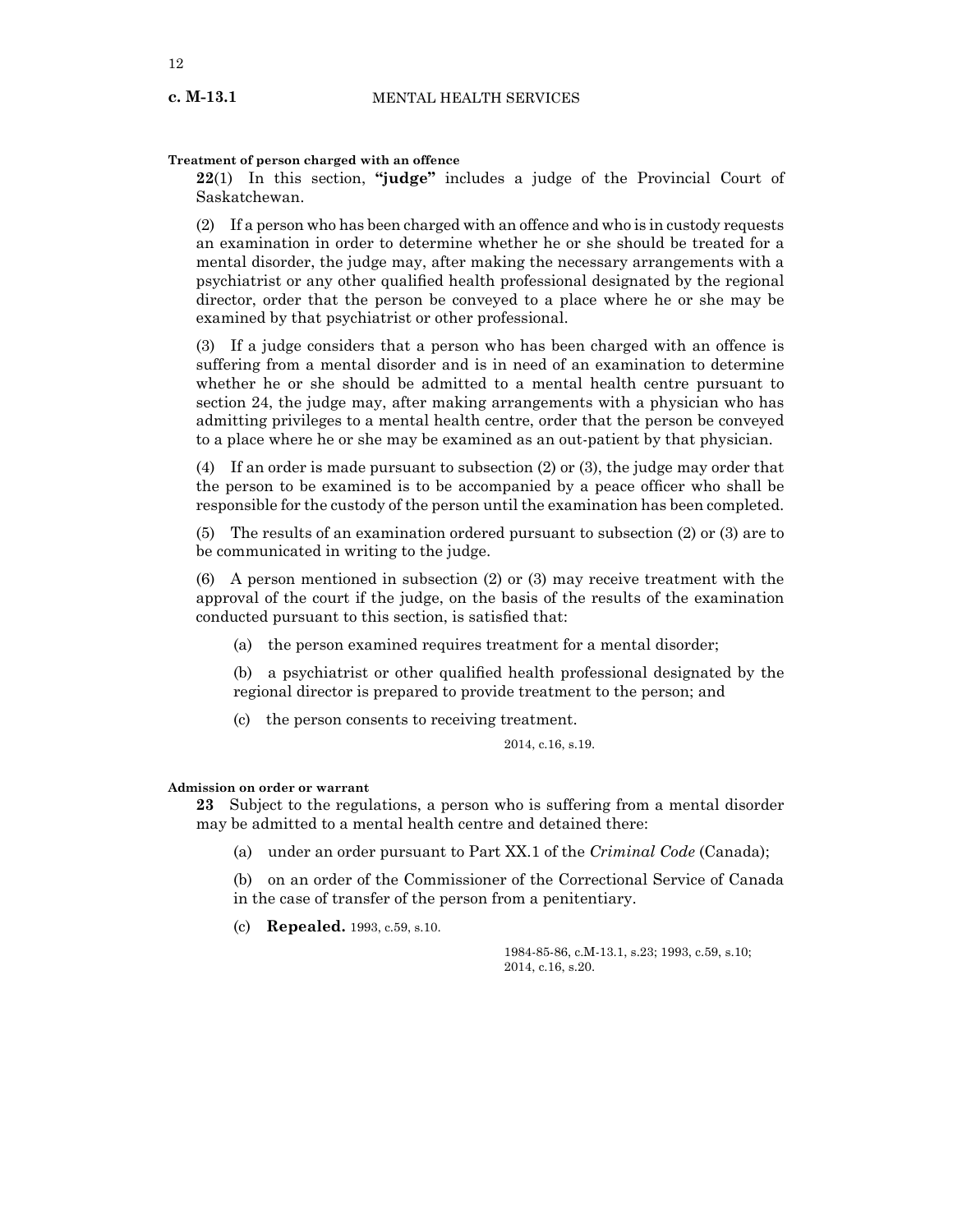# MENTAL HEALTH SERVICES **c. M-13.1**

13

#### **Psychiatric review**

**23.1**(1) Where a person has been detained under the provisions of the *Criminal Code* (Canada) as unfit to stand trial, not criminally responsible by reason of mental disorder or acquitted on account of insanity and the person's detention is about to expire, the director may order that the person submit to an examination by a physician with admitting privileges to a mental health centre to ascertain whether that person should be detained in a mental health centre pursuant to section 24.

(2) A person to whom an order is directed pursuant to subsection (1) shall allow himself or herself to be examined in accordance with the order.

1993, c.59, s.11; 2014, c.16, s.21.

# **Admission on medical certificates**

**24**(1) In this section, **"physician"** means:

(a) a physician who has admitting privileges to a mental health centre; or

(b) a resident in psychiatry under the supervision of a psychiatrist who has admitting privileges to a mental health centre.

(2) Every certificate issued for the purposes of this section is to be in the prescribed form and is to:

(a) state that the physician has examined the person named in the certificate within the preceding 72 hours and that, on the basis of the examination and any other pertinent facts regarding the person or the person's condition that have been communicated to the physician, he or she has reasonable grounds to believe that:

(i) the person is suffering from a mental disorder as a result of which he or she is in need of treatment or care and supervision that can be provided only in a mental health centre;

(ii) as a result of the mental disorder the person is unable to fully understand and to make an informed decision regarding his or her need for treatment or care and supervision; and

(iii) as a result of the mental disorder, the person is likely to cause harm to himself or herself or to others or to suffer substantial mental or physical deterioration if he or she is not detained in a mental health centre;

(b) state the facts on which the physician has formed his or her opinion that the person meets the criteria set out in clause (a);

(c) show the date on which the examination was made; and

(d) be signed in the presence of one subscribing witness.

(3) On the issuance of the certificates of two physicians at least one of whom is a psychiatrist:

(a) a person who is not an in-patient in a mental health centre may be apprehended, conveyed and admitted to a mental health centre and detained there until the end of the  $21^{st}$  day following the day that he or she is admitted;

(b) a person who is an in-patient in a mental health centre may be detained there until the end of the  $21^{st}$  day following the date of issuance of the first of the certificates.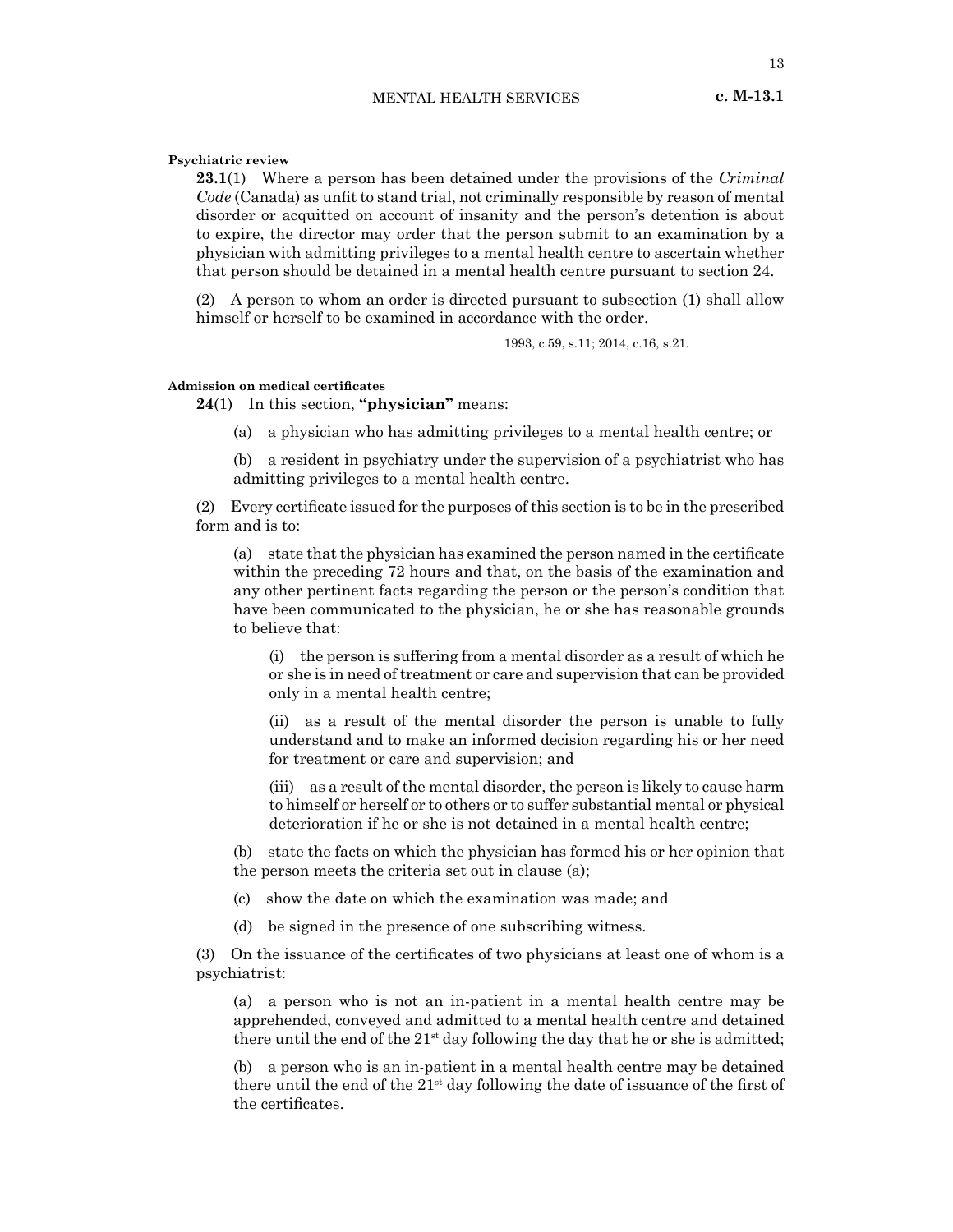(4) If one of the certificates mentioned in subsection (3) is issued by a resident in psychiatry under the supervision of a psychiatrist, the other certificate must not be issued by:

(a) the psychiatrist who is supervising that resident; or

(b) another resident in psychiatry.

(5) Notwithstanding subsection (3), if it is not reasonably practicable to obtain the certificates of two physicians at least one of whom is a psychiatrist, on the issuance of the certificate of one physician:

(a) a person may be apprehended, conveyed and admitted to a mental health centre and detained there until the end of the third day following the day on which he or she is admitted;

(b) a person who is an in-patient in a mental health centre may be detained there until the end of the third day following the date of the issuance of the certificate.

(6) If a person is detained in a mental health centre pursuant to subsection (5), a second opinion about his or her condition is to be obtained as soon as is practicable, if the physician who signed the certificate on the basis of which the person is detained in the mental health centre is:

- (a) a psychiatrist, from another physician; or
- (b) not a psychiatrist, from a psychiatrist.

(7) A person detained pursuant to subsection (5) may be further detained until the end of the  $21<sup>st</sup>$  day following the date of the issuance of the certificate mentioned in that subsection if a certificate is issued by the physician who examined the patient pursuant to subsection (6).

(8) A person detained in a mental health centre pursuant to this section may be detained for successive periods of 21 days on the certificates, signed before the end of each 21-day period, of two physicians at least one of whom is a psychiatrist.

- (9) No person shall be admitted to a mental health centre:
	- (a) pursuant to clause (3)(a) more than seven days after the date of the first of the two examinations on which the certificates are based;

(b) pursuant to clause (5)(a) more than seven days after the date of the examination on which the certificate is based.

(10) If a person who has been detained pursuant to this section indicates a desire to remain in a mental health centre pursuant to section 17, the attending physician may issue an order in the prescribed form revoking any certificate then in effect, and in that event the person may remain in the mental health centre pursuant to that section.

2014, c.16, s.22.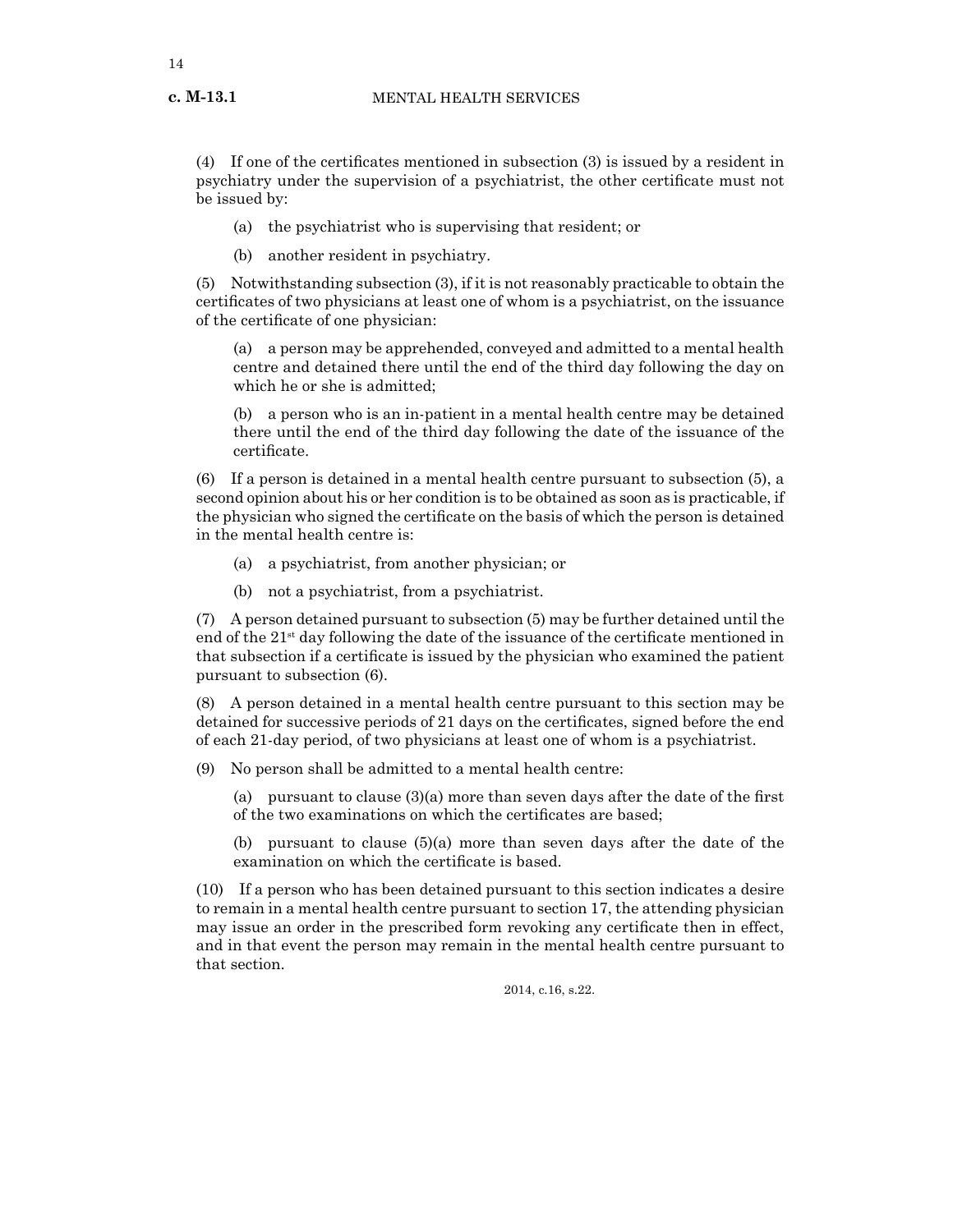## **Long term detention order**

**24.1**(1) The officer in charge of a mental health centre in which a person is being detained pursuant to section 23, 24 or this section may apply to the Court of Queen's Bench for an order for detention of that person for a period not to exceed one year where:

(a) the person is suffering from a mental disorder as a result of which he or she is in need of treatment or care and supervision which can be provided only in a mental health centre;

(b) as a result of the mental disorder the person is unable to fully understand and to make an informed decision regarding his or her need for treatment or care and supervision;

(c) as a result of the person's mental disorder, he or she is likely to cause bodily harm to himself or herself, or to others;

(d) the person has been detained pursuant to section 23, 24 or this section for a total of 60 days or longer immediately prior to the date of the application; and

(e) the person is suffering from a severely disabling continuing mental disorder that is likely to persist for a period of longer than 21 days, notwithstanding that treatment is being provided.

- (2) Copies of an application pursuant to subsection (1) are to be served on:
	- (a) the person who is the subject of the application;
	- (b) the person's nearest relative;
	- (c) the person's proxy, if any;
	- (d) the person's personal guardian, if any; and
	- (e) an official representative for the region.

(3) Where a judge of the court finds, following a hearing, that the person meets all of the criteria listed in subsection (1), the judge may make an order for the detention of the person for a period of up to one year for the purposes of treatment or care and supervision.

(4) Detention orders made pursuant to subsection (3) are subject to review by the court.

- (5) An application for a review of a detention order may be made by:
	- (a) the person who is the subject of the application;
	- (b) the person's nearest relative;
	- (c) the person's proxy, if any;
	- (d) the person's personal guardian, if any;

(e) the officer in charge of the mental health centre in which the person is detained;

- (f) an official representative for the region;
- (g) any other person with a sufficient interest.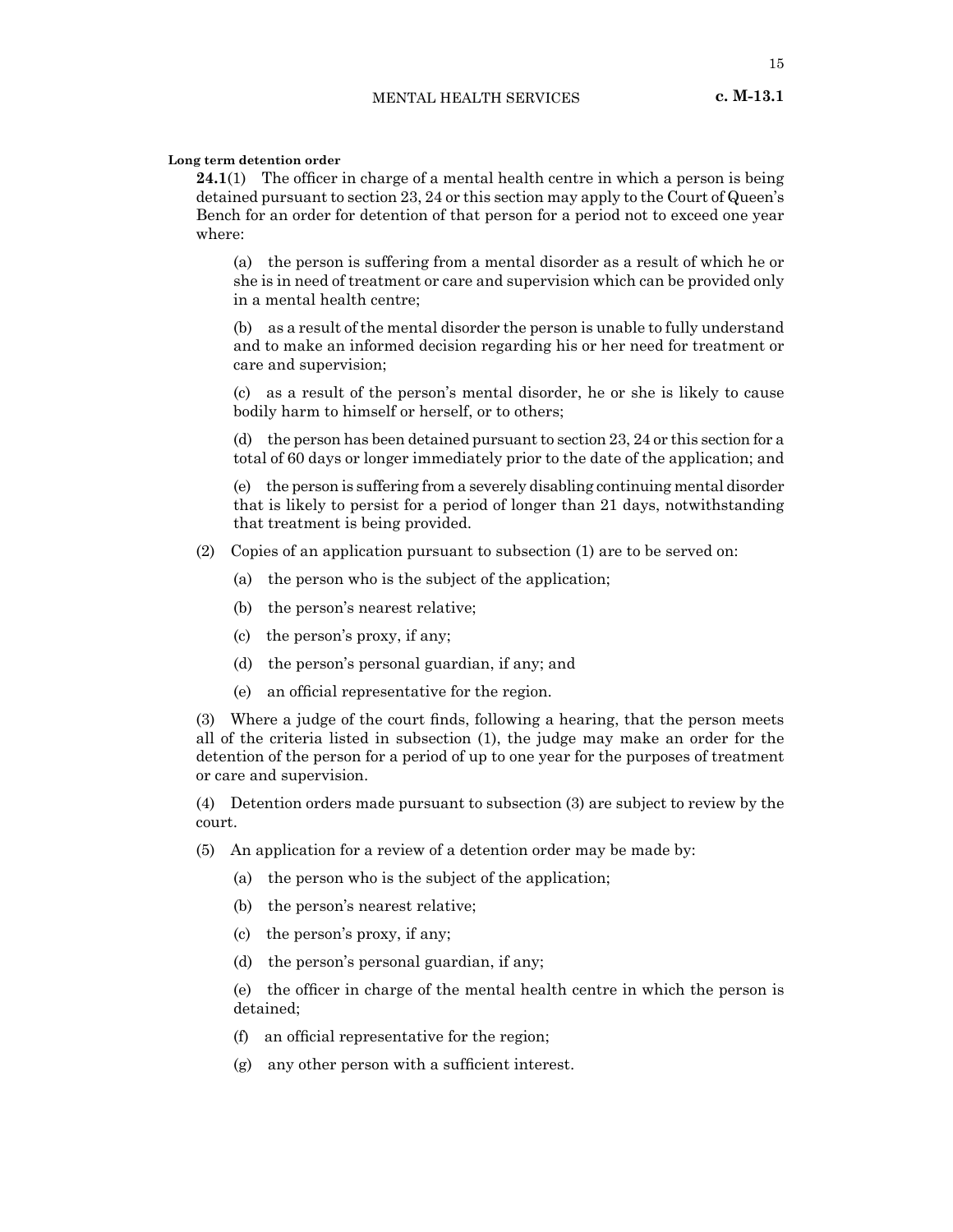(6) An application for a review of an order issued pursuant to subsection (3) is to be served on the persons who were parties to the application for the detention order.

(7) On an application to review a detention order issued pursuant to subsection (3), the court may:

- (a) affirm, vary or rescind the detention order;
- (b) make any order as to costs.

(8) Where an order issued pursuant to subsection (3) expires or is rescinded, the attending physician shall, in writing and in the prescribed form, notify the patient, the patient's nearest relative, any proxy, any personal guardian and an official representative for the region that the order is no longer in force.

(9) The practice and procedure of the Court of Queen's Bench on an application in chambers apply to applications pursuant to this section, with any necessary modification.

1993, c.59, s.13; 2014, c.16, s.23; 2018, c42, s.65.

#### **Treatment in community**

**24.2**(1) For the purposes of sections 24.3 and 24.7 **"in the community"** means outside of a mental health centre.

(2) A psychiatrist may issue a community treatment order respecting a person where the criteria in clause 24.3(1)(a) are present.

1993, c.59, s.13; 2014, c.16, s.24.

#### **Community treatment order**

**24.3**(1) A community treatment order must:

(a) state that the psychiatrist has examined the person named in the community treatment order within the immediately preceding 72 hours and that, on the basis of the examination and any other pertinent facts regarding the person or the person's condition that have been communicated to the psychiatrist, the psychiatrist has probable cause to believe that:

(i) the person is suffering from a mental disorder for which he or she is in need of treatment or care and supervision in the community and that the treatment and care can be provided in the community;

(ii) during the preceding two-year period, the person:

(A) has been admitted to a mental health centre, voluntarily or involuntarily, on at least one occasion; or

(B) has previously been the subject of a community treatment order;

(iii) if the person does not receive treatment or care and supervision while residing in the community, the person is likely to cause harm to himself or herself or to others, or to suffer substantial mental or physical deterioration, as a result of the mental disorder;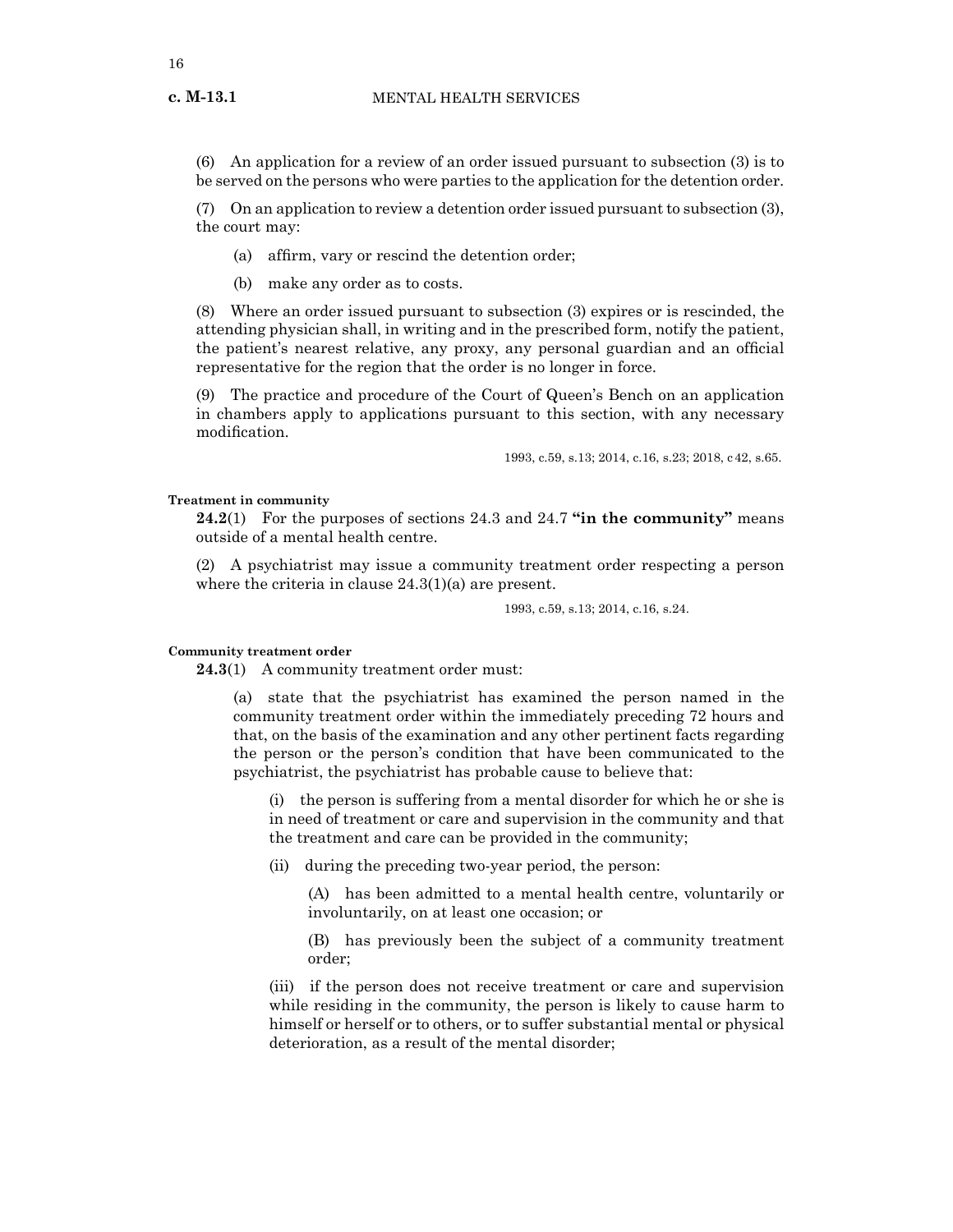(iv) the services that the person requires in order to reside in the community so that the person will not be likely to cause harm to himself or herself or to others, or to suffer substantial mental or physical deterioration:

- (A) exist in the community;
- (B) are available to the person; and
- (C) will be provided to the person;

(v) as a result of the mental disorder, the person is unable to fully understand and to make an informed decision regarding his or her need for treatment or care and supervision; and

(vi) the person is capable of complying with the requirements for treatment or care and supervision contained in the treatment order;

(b) state the facts on which the psychiatrist has formed his or her opinion that the person meets the criteria set out in clause (a);

(c) describe the services that will be provided to the person and the treatment that is recommended for the person;

(d) state that the person is to submit to the medical treatment that is prescribed by the attending physician and is to attend appointments with the attending physician or with the responsible individuals identified pursuant to clause (e) in the places as scheduled, from time to time, consistent with good medical practice;

(d.1) if considered necessary, state that the person is required to stay at a residence specified by the psychiatrist;

(e) identify the names of the persons authorized by the regional director who will ensure that the person who is the subject of the community treatment order will receive the services that he or she requires in order to be able to reside in the community;

(f) show the date on which the examination was made;

(g) be signed by the examining psychiatrist in the presence of one subscribing witness; and

(h) be in the prescribed form.

(2) Subsections 25(2) to (5) apply, with any necessary modification, to the medical treatment that a person is required to submit to pursuant to a community treatment order.

(3) Where a community treatment order has been validated, the attending physician shall provide a copy of it to:

- (a) the patient;
- (b) the patient's nearest relative;
- (b.1) the patient's proxy, if any;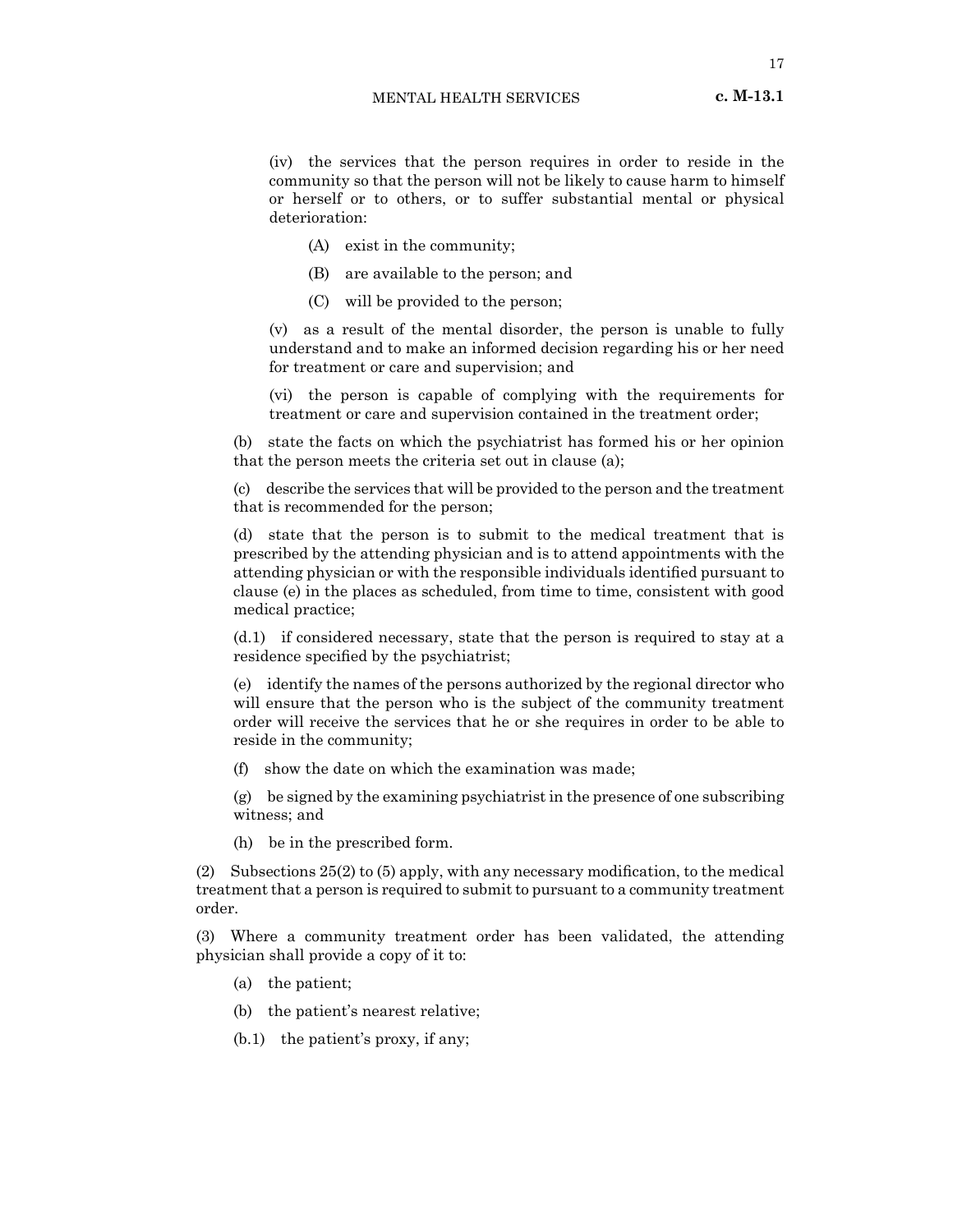(b.2) the patient's personal guardian, if any; and

(c) an official representative for the region.

(4) Where a community treatment order has been issued by a psychiatrist and the person named in that order refuses to submit to further examination, the psychiatrist who issued the order may order the person to submit to:

(a) an examination by a second psychiatrist; or

(b) an examination by a physician who has been designated pursuant to section 24.31 and a further examination by a second psychiatrist.

(5) Where a person mentioned in subsection (4) refuses to be examined pursuant to either clause  $(4)(a)$  or  $(4)(b)$ , that person may be apprehended and conveyed to a place where the examination is to occur and be examined for the purposes of validating or extending a community treatment order.

1993, c.59, s.13; 1996, c.17, s.4; 2014, c.16, s.25.

#### **Second physician – designation**

**24.31** Where no psychiatrist is reasonably available in the region to issue a certificate pursuant to section 24.4, a regional director serving the region may designate a physician to conduct an examination for the purposes of section 24.4.

> 1996, c.17, s.5; 2002, c.R-8.2, s.85; 2017, cP-30.3, s.11-15.

#### **Certificate in support of a community treatment order**

**24.4**(1) A certificate in support of a community treatment order is to be in the prescribed form and is to state that a physician who is authorized in accordance with subsection (2):

(a) has examined the person who is the subject of the order within the preceding 72 hours;

(b) has probable cause to believe that the criteria in clause  $24.3(1)(a)$  are met;

(c) has probable cause to believe that the requirements of clauses 24.3(1)(b), (f) and (g) have been satisfied; and

(d) concurs with the treatment that the person is to follow and the services that will be provided to the person as set out in the community treatment order.

(2) A certificate in support of a community treatment order that is issued pursuant to subsection (1) is to be written by:

(a) a psychiatrist other than the psychiatrist who issued the community treatment order; or

(b) where no psychiatrist other than the psychiatrist who issued the community treatment order is reasonably available in a region, a physician who has been designated pursuant to section 24.31.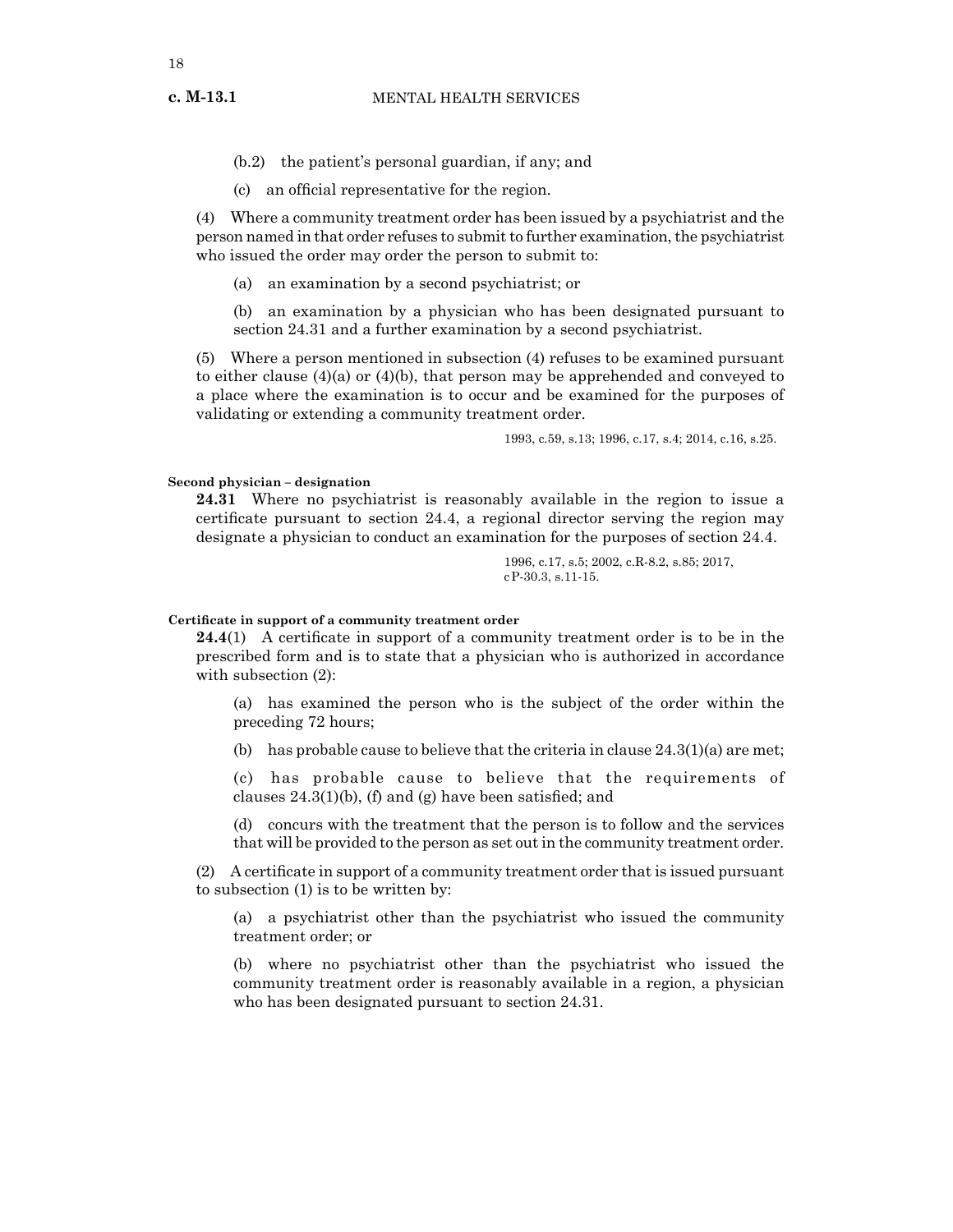(3) A certificate issued pursuant to subsection (1) validates the community treatment order that it supports.

(4) Ifthere is no lapse in a valid community treatment order, a certificate in support of a community treatment order is not required for any subsequent renewal of the order.

> 1996, c.17, s.6; 2002, c.R-8.2, s.85; 2014, c.16, s.26; 2017, cP-30.3, s.11-15.

#### **Validation, expiration and revocation**

**24.5**(1) Every community treatment order and any renewal of it that has been issued pursuant to section 24.4 by a psychiatrist is valid for the period specified in the community treatment order, to a maximum of six months from the date of the community treatment order.

(1.1) Subject to subsections (1.2) and (1.3), a community treatment order that has been validated by a certificate in support of the community treatment order issued pursuant to section 24.4 by a physician designated pursuant to section 24.31 is valid for the period specified in the community treatment order, to a maximum of 72 hours from the date of the community treatment order.

(1.2) During the period of validity of a community treatment order supported by a physician designated pursuant to section 24.31, that order may be renewed if a further certificate in support of the community treatment order is issued by a psychiatrist.

(1.3) A community treatment order that is renewed pursuant to subsection (1.2) is valid for the period specified in the community treatment order to a maximum of six months from the date of the renewal.

(2) Where a community treatment order that has been issued pursuant to section 24.3 has expired and has not been renewed, the attending physician shall, in writing, and in the prescribed form, inform the patient, his or her nearest relative, any proxy, any personal guardian and the official representative for the region that the community treatment order is no longer in effect.

(3) Where the attending physician is of the opinion that a person who has been the subject of a community treatment order validated pursuant to section 24.4 no longer meets the criteria prescribed in clause  $24.3(1)(a)$ , the attending physician shall:

(a) issue an order in the prescribed form revoking any community treatment order then in effect;

(b) advise the person that he or she is no longer subject to the conditions of any community treatment order validated pursuant to section 24.4; and

(c) provide a copy of the order issued pursuant to clause (a) to:

(i) the patient;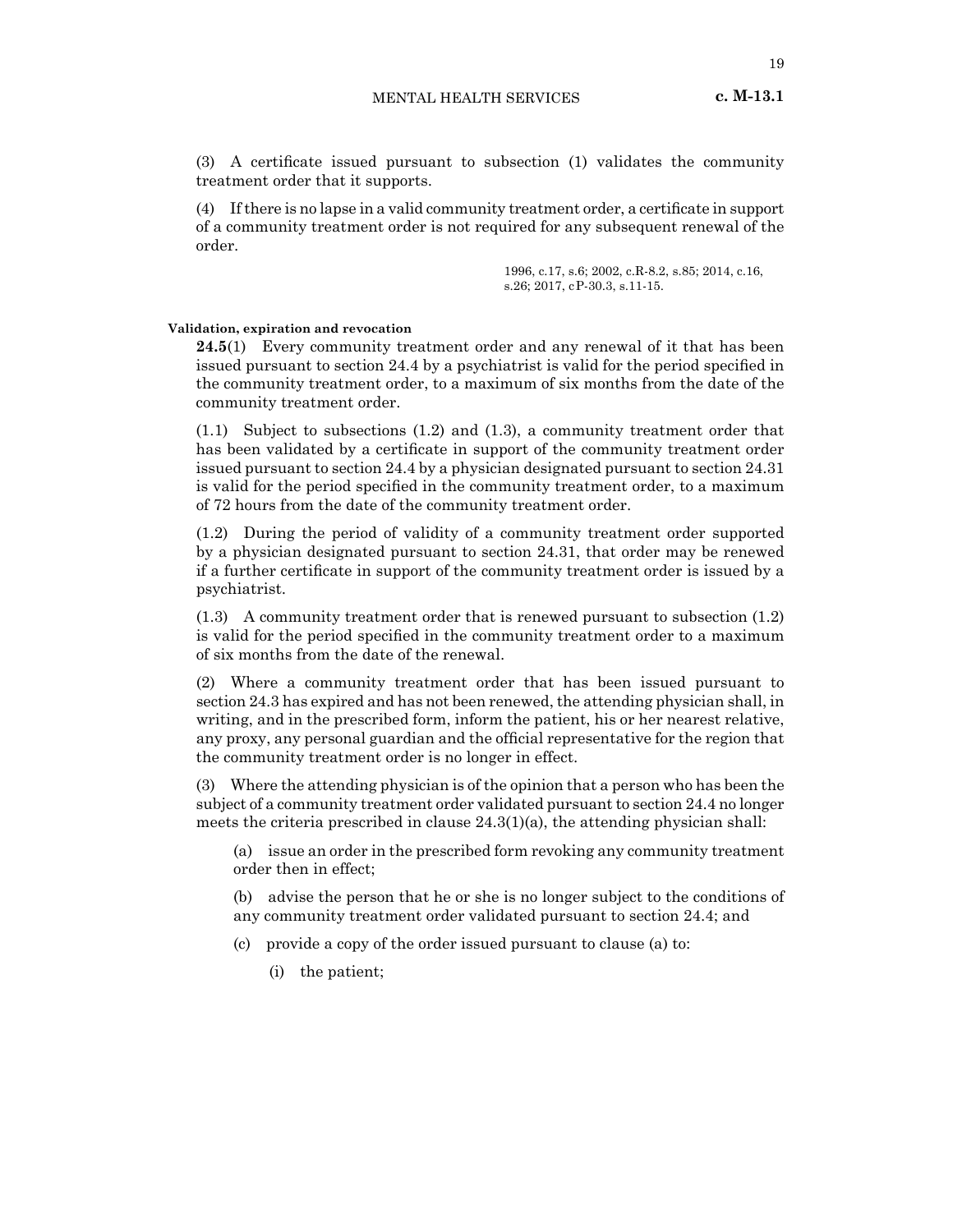- (ii) the patient's nearest relative;
- (ii.1) the patient's proxy, if any;
- (ii.2) the patient's personal guardian, if any; and
- (iii) an official representative for the region.

1993, c.59, s.13; 1996, c.17, s.7; 2014, c.16, s.27.

#### **Compliance**

**24.6**(1) If a person who is the subject of a community treatment order fails to comply with the community treatment order and refuses to submit to a psychiatric examination to ascertain whether or not he or she should be admitted to a mental health centre pursuant to section 24, the attending physician or prescribed health professional may order that the person be apprehended and immediately conveyed to a place where the attending physician may examine the person.

(2) An order issued pursuant to subsection (1):

(a) is to be in the prescribed form; and

(b) is sufficient authority for any peace officer or other person named or described in the order to apprehend the person who is the subject of the order and immediately convey that person to a place where the psychiatrist may examine the person.

1993, c.59, s.13; 2014, c.16, s.28.

# **Duty to provide care and treatment**

**24.7** Where a community treatment order has been validated pursuant to section 24.4, the attending physician shall endeavour, with all resources reasonably available in the community, to provide the person who is the subject of the order with services so that the compulsory treatment or care and supervision of the person will no longer be required.

1993, c.59, s.13.

# **Authority respecting diagnostic and treatment services**

**25**(1) Except in the case of emergency, if a patient is in a mental health centre pursuant to section 17, no diagnostic or treatment services or procedures are to be carried out on the patient except with his or her consent or, if he or she does not have the capacity to consent, with the consent of his or her nearest relative, or proxy or personal guardian, if any.

(2) Subject to the regulations and to subsections (3) to (5), the attending physician may perform or prescribe any diagnostic procedures he or she considers necessary to determine the existence or nature of a mental disorder and administer or prescribe any medication or other treatment that is consistent with good medical practice and that he or she considers necessary to treat the mental disorder to a patient who is detained pursuant to section 24 or 24.1 without that patient's consent.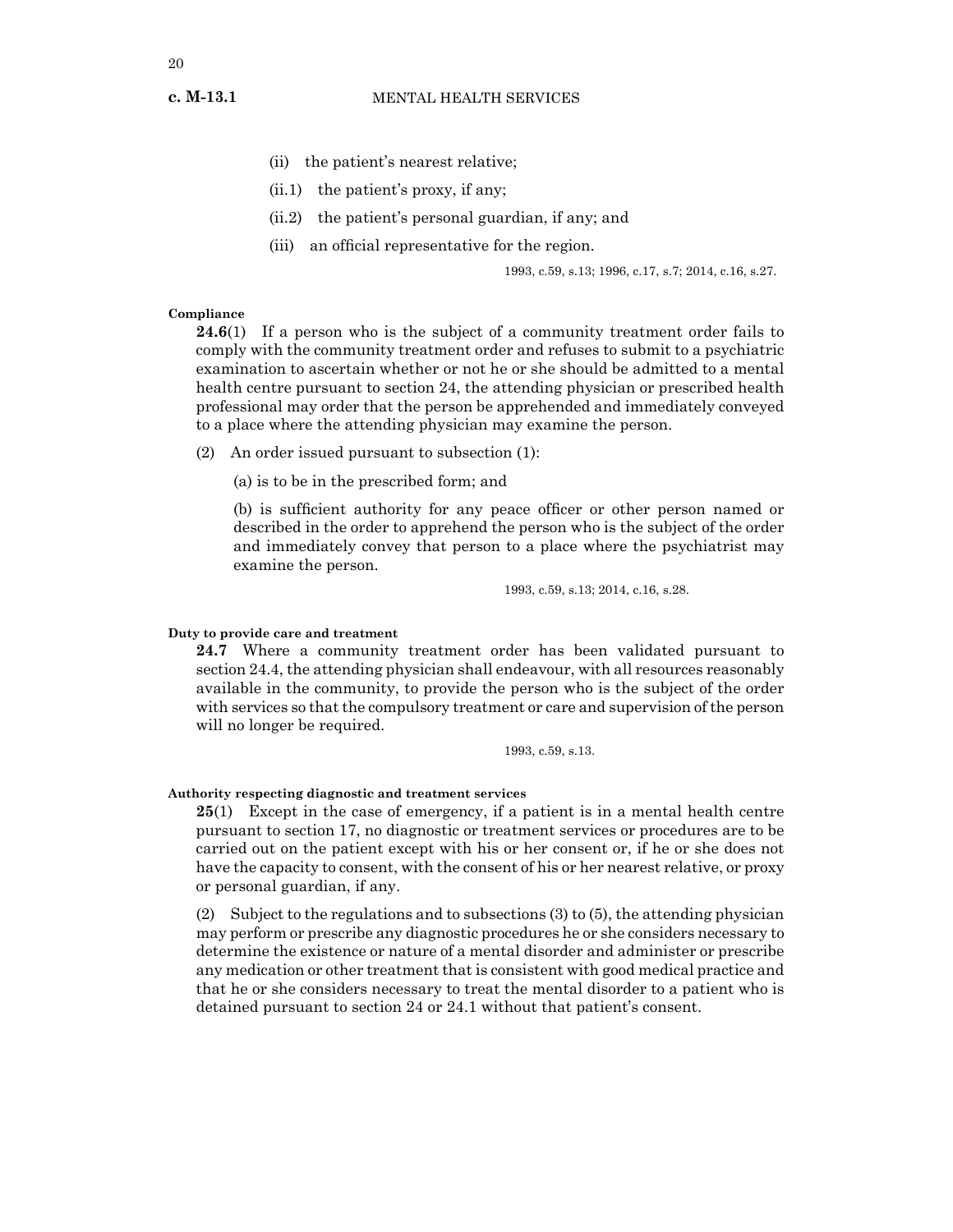21

(3) In the course of on-going diagnosis or treatment, to the extent that it is feasible given the patient's medical condition, the attending physician shall consult with the patient, explain or cause to be explained to the patient the purpose, nature and effect of proposed diagnosis or treatment and give consideration to the views the patient expresses concerning the patient's choice of therapists, the proposed diagnosis or treatment and any alternatives and the manner in which diagnoses or treatments may be provided.

(4) No physician or other person shall administer any treatment that is designated pursuant to clause  $43(g)$  to any involuntary patient, except in accordance with special procedures prescribed for that treatment.

(5) In no case shall a physician or any other person administer psychosurgery or experimental treatment to an involuntary patient.

> 1984-85-86, c.M-13.1, s.25; 1993, c.59, s.14; 2014, c.16, s.29.

# **Nearest relative**

**25.1**(1) Subject to subsections (2) and (3), a nearest relative is, with respect to a person requiring a diagnosis, treatment or care in relation to a mental disorder, the person first described in the following clauses who has capacity and is available:

(a) the legally married spouse of the person or a person with whom the person cohabits and has cohabited as a spouse in a relationship of some permanence;

- (b) an adult son or daughter;
- (c) a parent or legal custodian;
- (d) an adult brother or sister;
- (e) a grandparent;
- (f) an adult grandchild;
- (g) an adult uncle or aunt;
- (h) an adult nephew or niece.
- (2) For the purposes of subsection (1):

(a) if a person requiring a diagnosis, treatment or care in relation to a mental disorder is not an adult, the decision of the child's legal decision-maker, as defined in *The Children's Law Act, 2020*, is preferred to the decision of a parent who does not have decision-making responsibility for the child in accordance with that Act;

(b) if a person requiring a diagnosis, treatment or care in relation to a mental disorder is an adult, the decision of a person, other than the member of the Executive Council to whom for the time being the administration of *The Child and Family Services Act* is assigned, who was the legal custodian of the person requiring those services immediately before that person became an adult is preferred to the decision of a parent;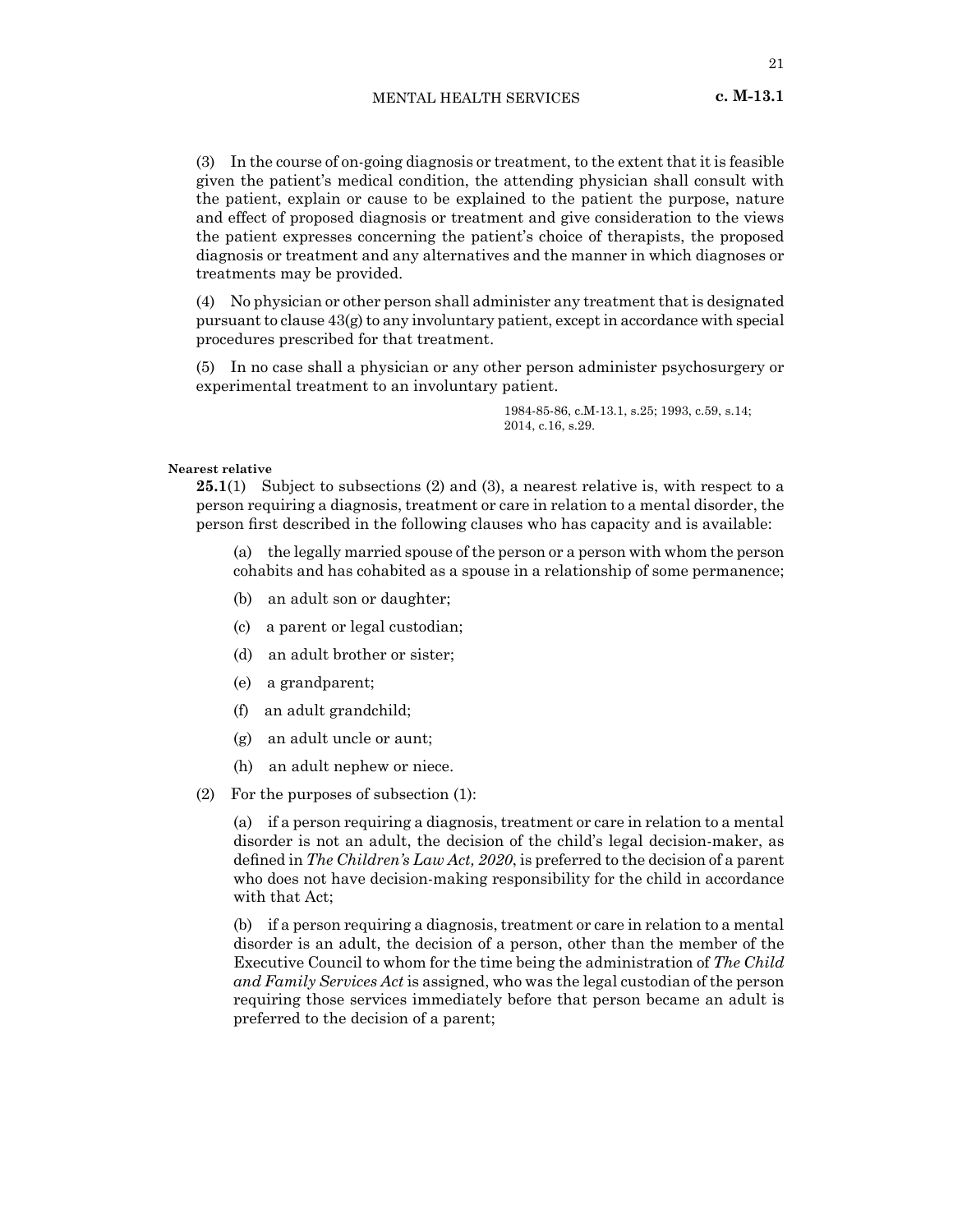**c. M-13.1**

(c) the decision of a relative of the whole blood is preferred to the decision of a relative of the same description of the half blood; and

(d) the decision of the elder or eldest of two or more relatives listed in each clause of subsection (1) is preferred to the decision of the other or others of those relatives.

2014, c.16, s.30; 2020, c3, s.6.

#### **Person other than nearest relative**

**26**(1) If a patient mentioned in subsection 25(1) has appointed a proxy, the proxy shall act in the place of the nearest relative.

(2) If a personal guardian has been appointed with respect to a patient mentioned in subsection 25(1), the personal guardian shall act in the place of the nearest relative.

(3) If a person other than the nearest relative is authorized to act on behalf of the patient pursuant to subsection (1) or (2), the nearest relative is no longer authorized to consent on behalf of the patient.

2014, c.16, s.31.

# **Duty to provide care and treatment**

**27** Subject to section 25, if a person is detained in a mental health centre, the attending physician shall endeavour with all resources reasonably available in the mental health centre to provide the person with care and treatment with a view to the result that the detention of the person in the mental health centre will no longer be required.

2014, c.16, s.32.

# **Transfer to another facility**

**28**(1) Subject to subsection (5), the regulations and to the terms of any warrant or order authorizing a patient's detention in a mental health centre pursuant to section 23, the director may, by order in the prescribed form, transfer an involuntary patient from a mental health centre to any other mental health centre.

(2) An order issued pursuant to subsection (1) is to include written reasons for the transfer.

(3) A patient who is the subject of an order issued pursuant to subsection (1) must be informed promptly of the reasons for the transfer and is entitled on his or her own request to receive a copy of the order as soon as is reasonably practicable.

(4) If a patient is transferred pursuant to subsection (1), the director's order is to be accompanied by the certificates, warrant or order authorizing the detention of the person in the mental health centre from which he or she is transferred, and the director's order and the certificates, warrant or order continue to be sufficient authority for the patient's detention.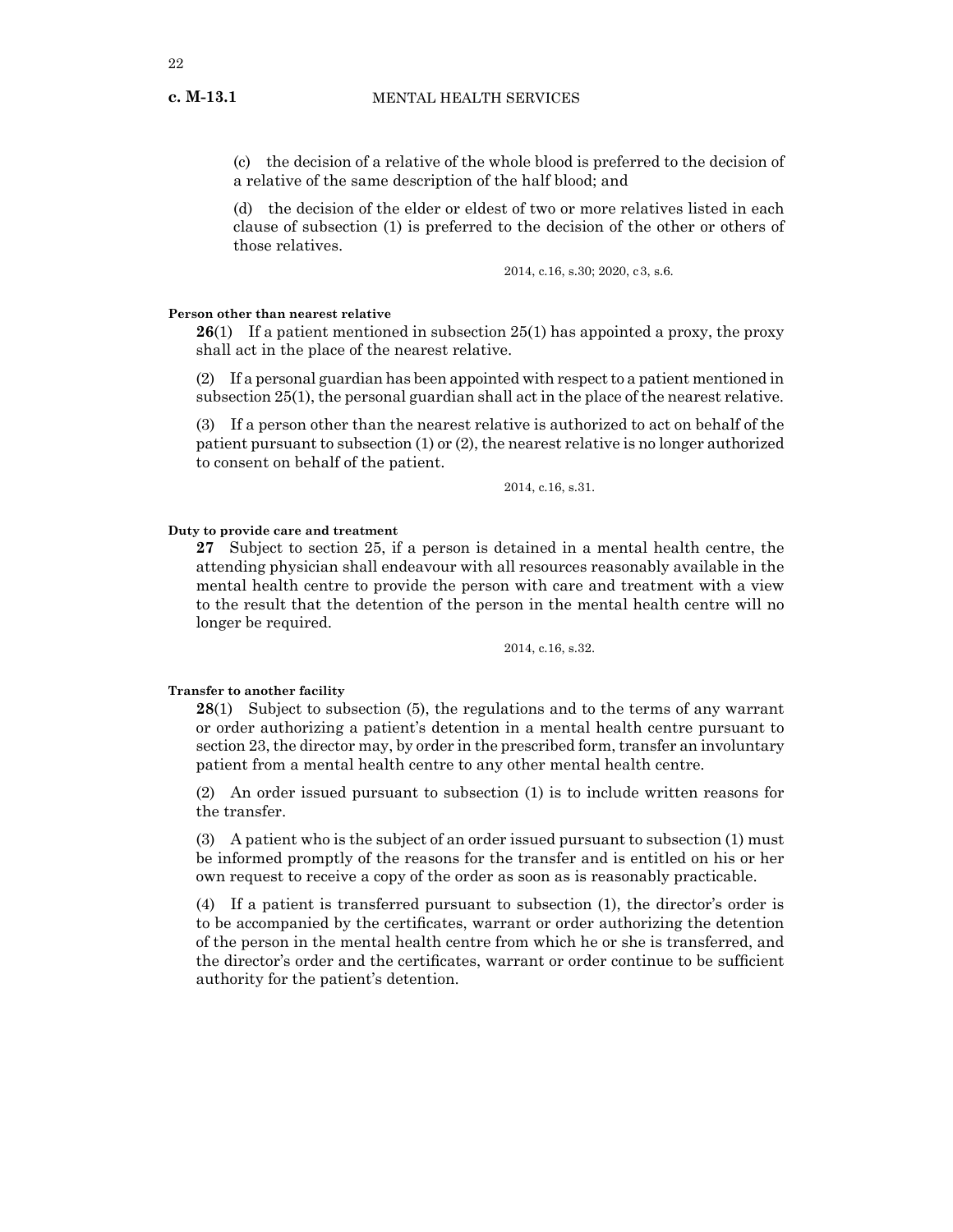(5) On the order of the attending physician, a patient detained in a mental health centre pursuant to section 24 may be transferred from one mental health centre to another if the two mental health centres are in the same municipality.

(6) An order pursuant to subsection (5) is to be in the prescribed form and a copy is to be given to the patient, his or her nearest relative, any proxy, any personal guardian and an official representative for the region.

2014, c.16, s.33.

**No appeal**

**28.1** Notwithstanding any other provision of this Act, no review or appeal lies from a decision to transfer a patient pursuant to subsection 28(5).

1993, c.59, s.16.

# **Patients from outside Saskatchewan**

**28.2**(1) The director may order the return to another jurisdiction of a person who has been detained for the purposes of psychiatric treatment in Saskatchewan if an order has been issued by a person with the lawful authority to make that order in that jurisdiction for the person to be given a compulsory psychiatric examination.

(2) The director may impose any terms and conditions on an order that the director considers necessary for the purposes of this section.

(3) Every order to return a person to another jurisdiction pursuant to this section is to be in the prescribed form.

(4) Where an order is made pursuant to subsection (1), a copy of the order is to be given to the person who is subject to the order and to an official representative for the region.

(5) The person who is subject to the order or an official representative of the region may appeal the order made pursuant to subsection (1) to the Court of Queen's Bench, and section 36 applies with any necessary modification.

1993, c.59, s.16; 2018, c42, s.65.

#### **Temporary removal and return**

**29**(1) Subject to the regulations, the attending physician may authorize the temporary removal of an involuntary patient from a mental health centre to an appropriate place, having ascertained that the patient:

(a) requires health care or other services that cannot be provided in the mental health centre; or

(b) requires a temporary absence from the mental health centre for activities that will be of benefit to the patient.

(2) From the time of the involuntary patient's removal pursuant to subsection (1) until his or her return to the mental health centre, the patient is deemed to continue to be a patient of the mental health centre in the same manner and to the same extent and is subject to the same control as if he or she were in the mental health centre.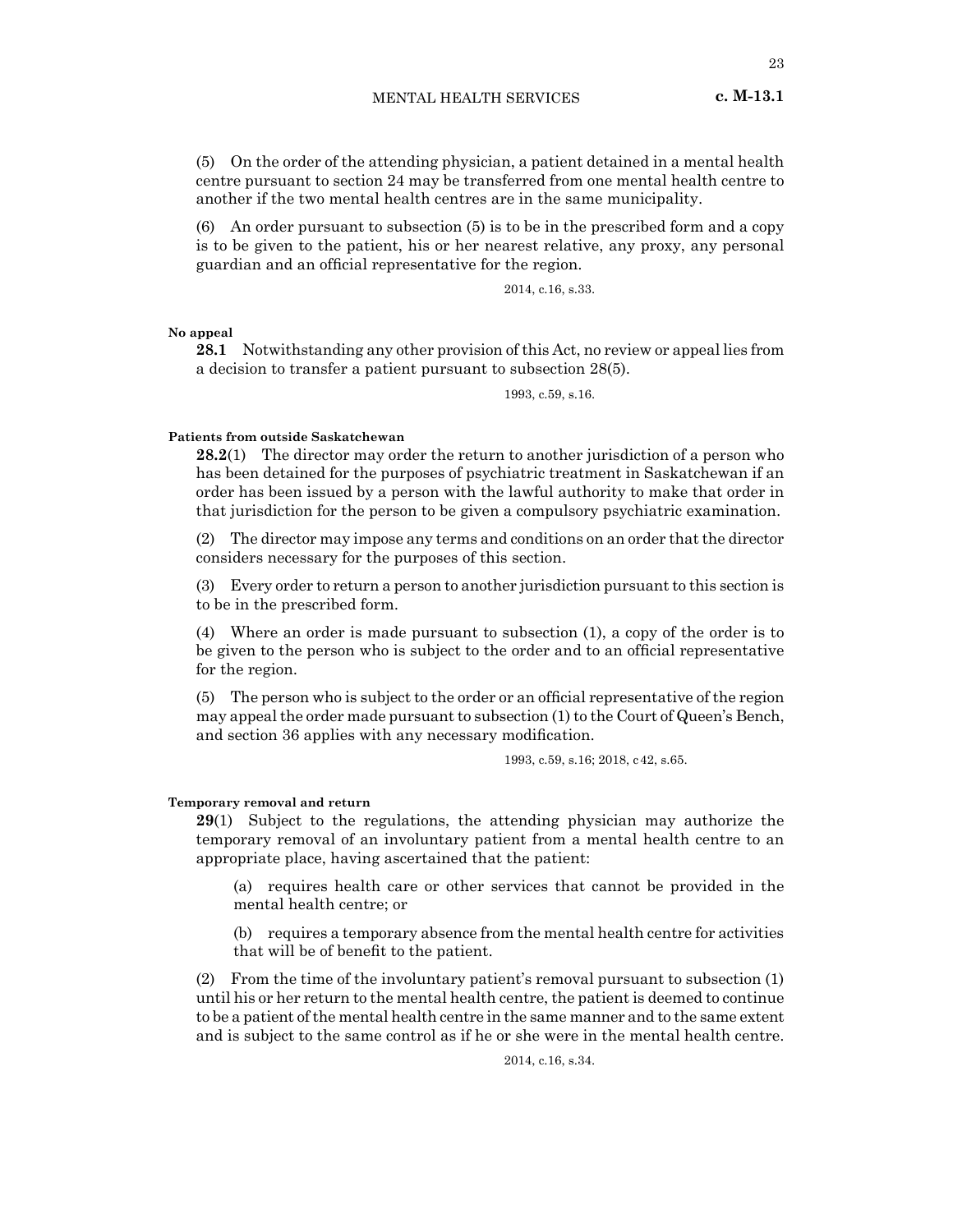#### **Departure and return, powers of attending physician**

**30**(1) If a patient who is detained pursuant to section 24 leaves a mental health centre without having been discharged, the attending physician may, within 21 days after the patient's departure, if he or she considers it advisable to do so, order that the patient be returned to the mental health centre.

(2) If the attending physician orders that a patient be returned to a mental health centre pursuant to subsection (1), the patient may be apprehended and returned to the mental health centre, without a warrant, by:

- (a) any peace officer; or
- (b) any person designated by the attending physician.

(3) If a patient who is detained pursuant to section 24 leaves a mental health centre without having been discharged and remains absent from the mental health centre for a period of more than 21 days, he or she is deemed to be discharged from the mental health centre.

2014, c.16, s.35.

# **Temporary hold for voluntary patients**

**30.1**(1) A nurse in a mental health centre may detain or cause to be detained and, if necessary, restrain or cause to be restrained a voluntary patient requesting to be discharged if the nurse believes on reasonable grounds that the patient:

(a) has a mental disorder;

(b) because of the mental disorder, is likely to cause serious harm to himself or herself or to another person or to suffer serious mental or physical deterioration if the patient leaves the mental health centre; and

(c) needs to be examined by a physician or a resident in psychiatry.

(2) A patient who is detained pursuant to subsection (1) must be examined by a physician or a resident in psychiatry within three hours after the detention commenced.

#### 2014, c.16, s.35.

#### **Discharge from mental health centre**

**31**(1) If the attending physician is of the opinion that a person detained pursuant to section 24 no longer meets the criteria for a certificate set forth in clause  $24(2)(a)$ , the attending physician shall:

(a) issue an order in the prescribed form revoking any certificate then in effect;

(b) advise the patient that an order has been issued pursuant to clause (a) and that the patient is no longer subject to detention pursuant to section 24;

(c) provide an official representative for the region with a copy of the order issued pursuant to clause (a); and

(d) if the patient requests a copy of the order issued pursuant to clause (a), provide him or her with a copy.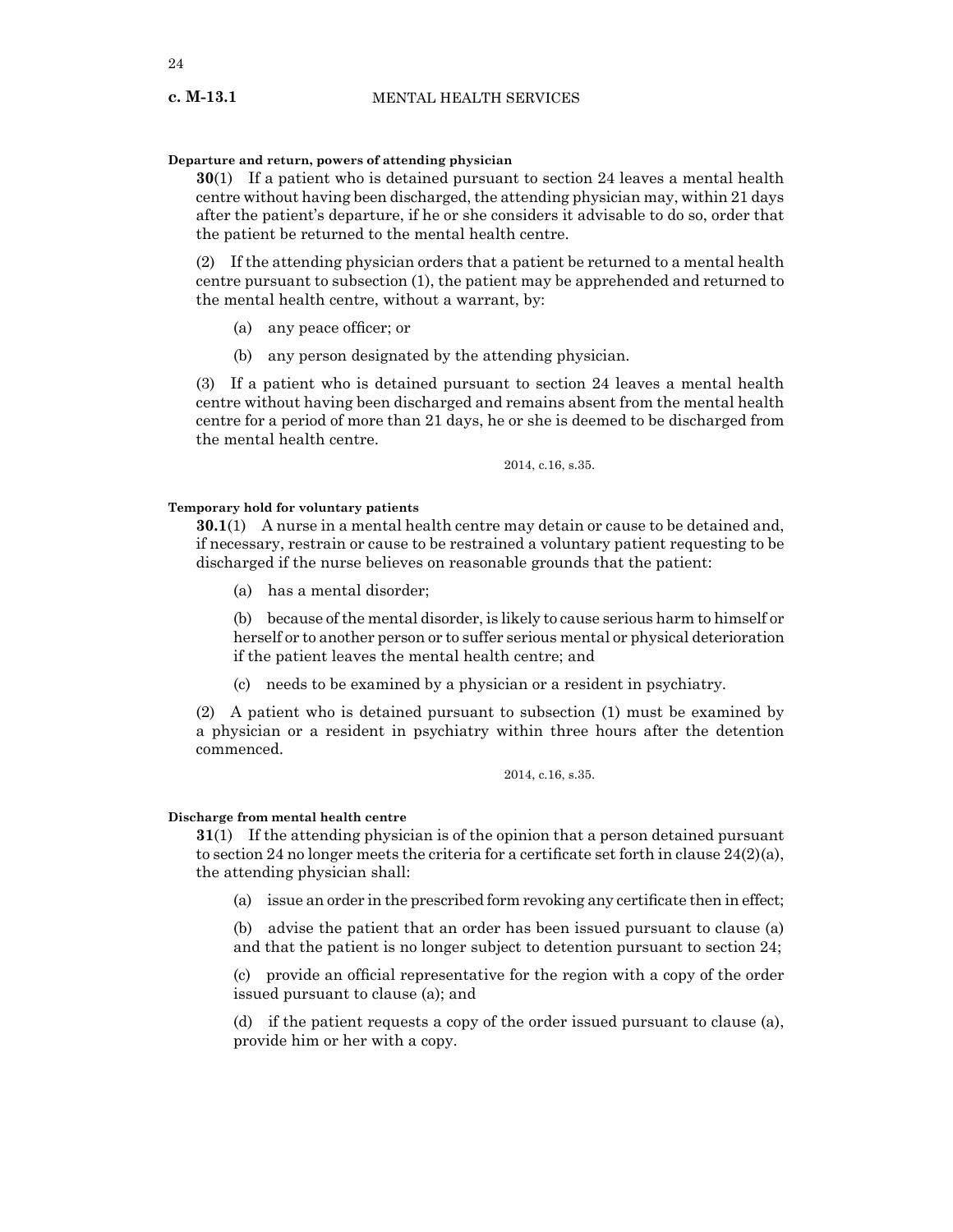(2) If an order is issued pursuant to clause  $(1)(a)$  and the person remains in the mental health centre on his or her own request, section 17 applies, with any necessary modification.

(3) If there is no lawful authority for detaining a person in a mental health centre, the person must be discharged:

(a) on his or her own request; or

(b) if his or her attending physician considers it advisable that he or she be discharged, on the direction of the attending physician.

2014, c.16, s.36.

#### **Notice to patient**

**31.1** Where a certificate or certificates issued pursuant to section 24 with respect to a patient expire and have not been replaced by a set of new certificates issued pursuant to section 24, the attending physician shall immediately cause the patient to be informed in writing that:

(a) the certificate or certificates have expired; and

(b) he or she is no longer subject to detention or treatment pursuant to section 24.

1993, c.59, s.17.

# PART VI **Appeal and Review Procedures**

**Review panels, appointment, duties, etc.**

**32**(1) The minister shall appoint review panels for the purposes of this Act and may assign a review panel to hear matters arising out of a region, portion of a region or one or more specified mental health centres.

(2) Each review panel shall consist of three persons, one of whom is to be a physician and another a solicitor.

(3) Each member of a review panel holds office for a term of not more than three years and until the member is reappointed or a successor is appointed.

(4) The minister shall designate one of the members of each review panel to be chairperson of the review panel and another to be vice-chairperson.

(5) Subject to subsection (2), the minister may appoint an alternate member for each member of a review panel, and an alternate member has all the powers of a member when he is acting as a member.

(6) No employee of the Government of Saskatchewan or of any agency of the government or of a facility, no person actively serving as a member of the medical staff of a facility and no person who by blood or marriage is closely related to or connected with a member of that medical staff shall be a member or alternate member of a review panel.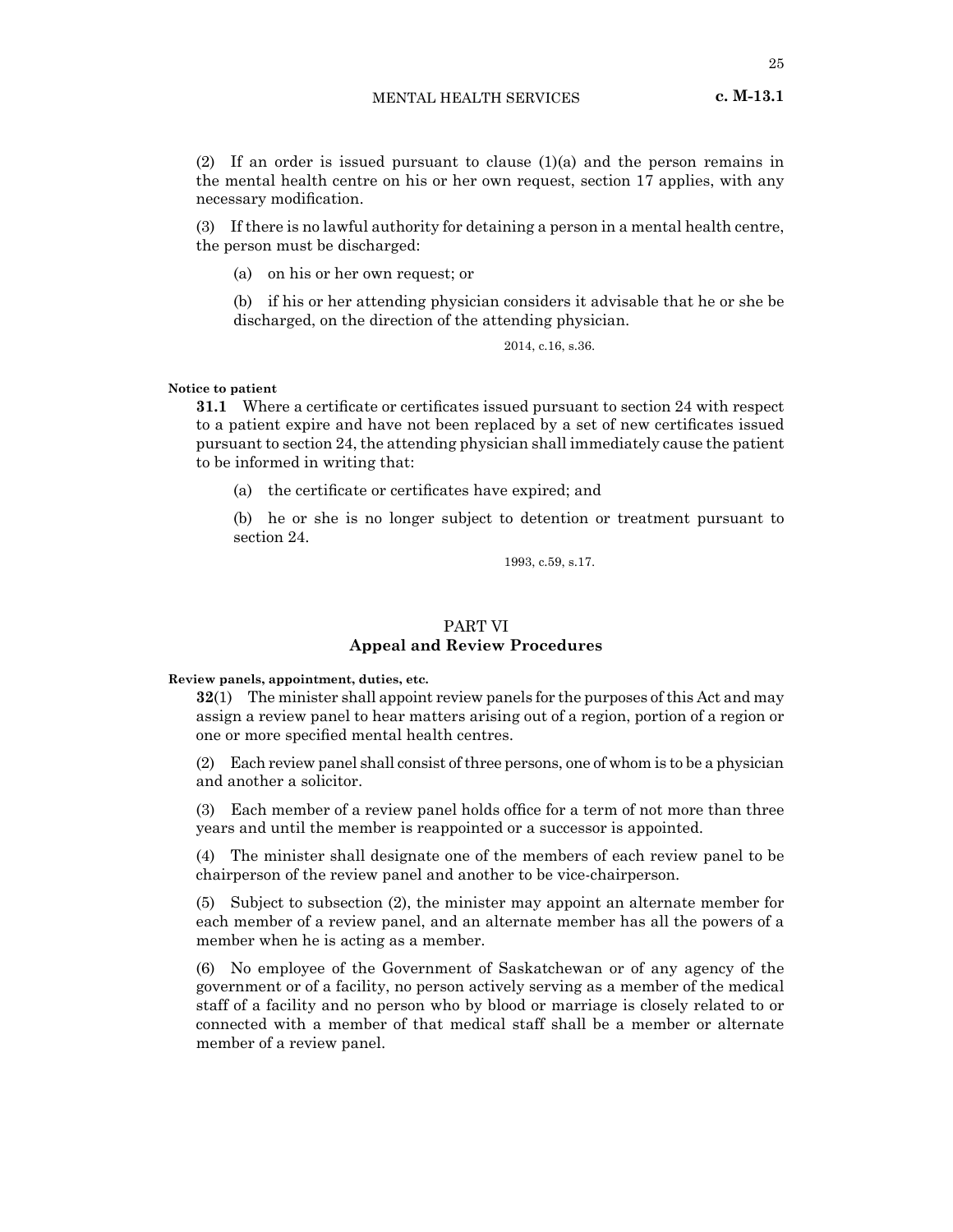(7) The minister shall provide any secretarial or other assistance to each review panel that he considers necessary.

(8) The function of a review panel is the investigation of appeals submitted pursuant to this Act or the regulations and for the purpose of any such investigation the members of the review panel have all the powers conferred on a commission by sections 11, 15 and 25 of *The Public Inquiries Act, 2013.*

(9) A decision of a majority of the members is the decision of the review panel.

(10) The members of each review panel and the alternate members are to receive any remuneration and reimbursement for expenses that may be determined by the minister.

> 1984-85-86, c.M-13.1, s.32; 1993, c.59, s.18; 2013, c.27, s.23; 2014, c.16, s.37; 2017, c P-30.3, s 11-15.

#### **Notice to patients respecting review panel**

**33**(1) Subject to subsections (3) to (5), the attending physician shall immediately cause written notice to be given to the patient, his or her nearest relative, any proxy, any personal guardian and an official representative for the region in which the mental health centre is located if that patient:

- (a) is subject to detention in a mental health centre pursuant to section 24;
- (b) is the subject of a community treatment order pursuant to section 24.3; or
- (c) is the subject of an order for a transfer pursuant to subsection 28(1).
- (1.1) Notice pursuant to subsection (1) must include the following information:
	- (a) the existence and function of the review panel;
	- (b) the name and address of the chairperson of the review panel; and
	- (c) the right of appeal to the review panel, pursuant to section 34.
- $(2)$  On receipt of a notice pursuant to subsection  $(1)$ , the official representative shall:
	- (a) visit the patient;

(b) as soon as is reasonably practicable, advise the patient about his or her right of appeal; and

(c) provide any assistance that the official representative considers necessary to enable the patient, or a nearest relative, proxy or personal guardian on the patient's behalf, to initiate an appeal.

(3) Subject to the regulations, if a patient is of the opinion that disclosure of the following information to the patient's nearest relative would result in the patient's health or safety being endangered or would be an unreasonable invasion of the patient's privacy, the patient may request the attending physician to withhold from the patient's nearest relative information concerning the patient's:

(a) detention in a mental health centre pursuant to section 24;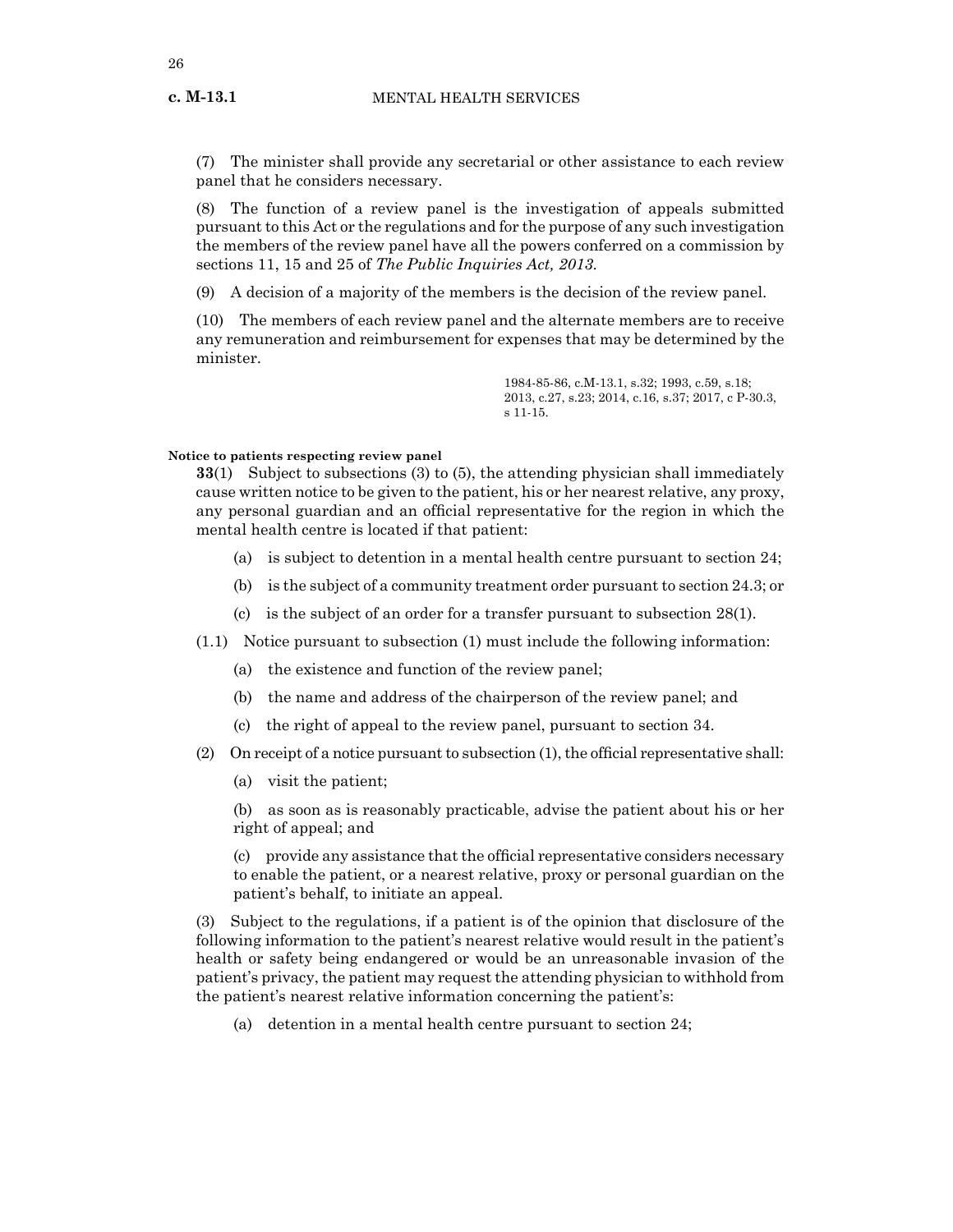(b) being the subject of a community treatment order pursuant to section 24.3; or

(c) being the subject of an order for transfer pursuant to subsection 28(1).

(4) The attending physician shall consult with an official representative concerning the withholding of information mentioned in subsection (3), if the attending physician:

(a) receives a written request pursuant to subsection (3); or

(b) is of the opinion that disclosure of the information to the patient's nearest relative would result in the patient's health or safety being endangered.

(5) If the attending physician is satisfied, after consulting with the official representative as required by subsection (4), that there are reasonable grounds to believe that disclosure of the information mentioned in subsection (3) to the patient's nearest relative would result in the patient's health or safety being endangered or, in the case of a request made by a patient, would be an unreasonable invasion of the patient's privacy, the attending physician shall:

(a) withhold the information from the nearest relative; and

(b) make a written record of the withholding and the reasons for it.

1993, c.59, s.19; 1996, c.17, s.8; 2014, c.16, s.38; 2017, cP-30.3, s.11-15.

#### **Appeals and investigation by review panel**

**34**(1) In this section **"appellant"** means a person described in clause 33(1)(a), (b) or (c) who submits an appeal or on whose behalf an appeal is submitted.

(2) Subject to subsection (4) or (4.1), a person described in clause  $33(1)(a)$ , (b) or (c) may submit an appeal in writing to the chairperson of the review panel.

(3) The nearest relative, proxy or personal guardian of a person described in clause 33(1)(a) or (b), an official representative or any other person who has a sufficient interest may submit an appeal pursuant to subsection (2).

(4) A person described in clause 33(1)(a) has no right of appeal pursuant to this section unless at least two new certificates have been issued pursuant to section 24 with respect to that person since he or she last exercised his or her right of appeal pursuant to this section.

 $(4.1)$  A person described in clause  $33(1)(b)$  has no right of appeal pursuant to this section unless:

(a) a new community treatment order is written with respect to the person; or

(b) more than 21 days have elapsed since a decision was made by the review panel concerning a community treatment order that is still in effect**.**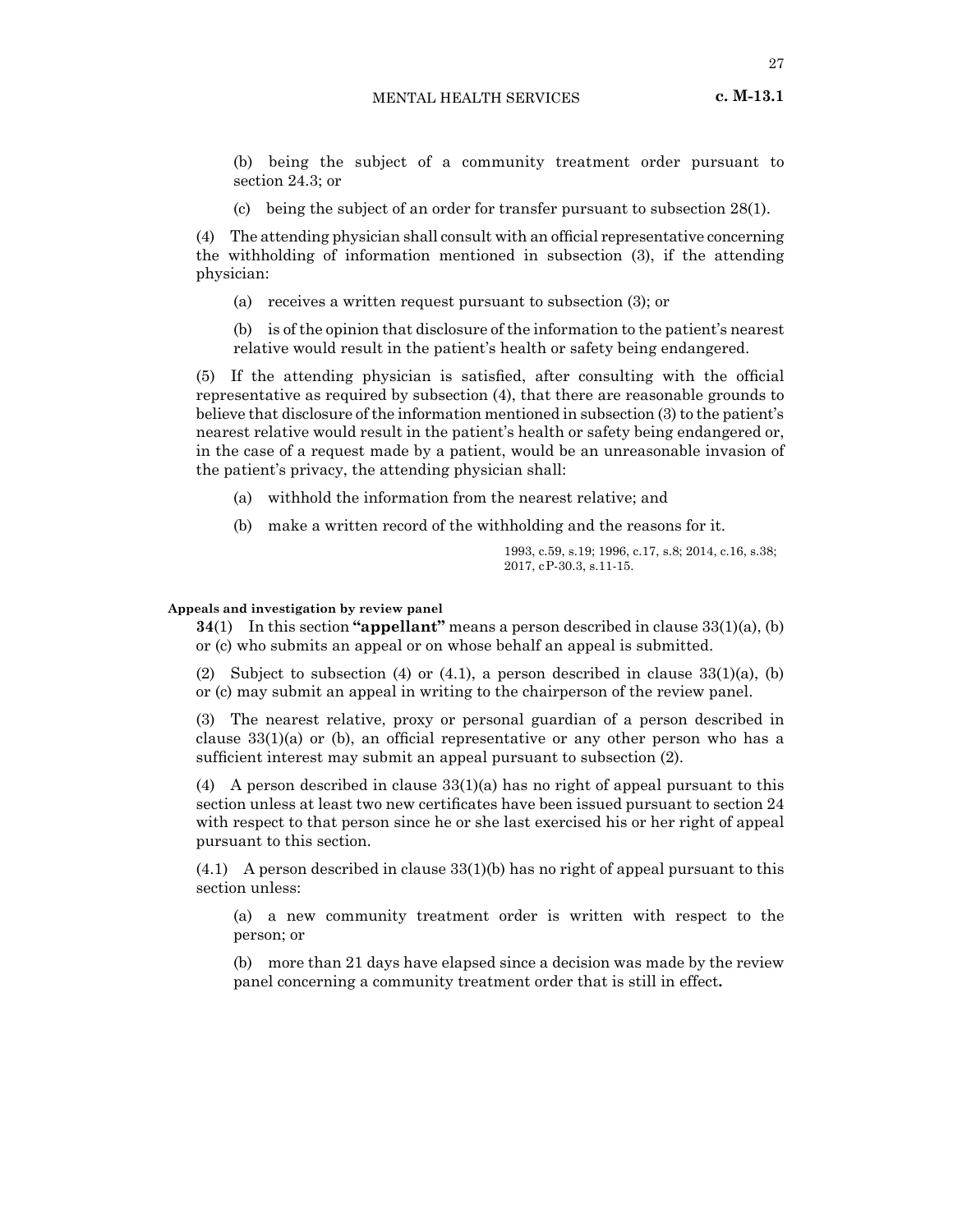**c. M-13.1**

(5) Where certificates are issued pursuant to section 24 which would authorize the detention of a person in a mental health centre after the expiration of:

- (a) 21 days;
- (b) six months; or
- (c) any multiple of six months;

following the date of his admission, the attending physician shall so notify the chairperson of the review panel for the region in which the mental health centre is located, and for the purposes of this section that notice is deemed to be an appeal by the person being detained.

(5.1) There is no right of appeal pursuant to subsection (5) or (5.2) where an appeal of the decision at issue has been considered by the review panel in the preceding 21 days.

(5.2) If a community treatment order is issued pursuant to section 24.3 that would extend the period of the community treatment order beyond six months or any subsequent six-month period following the date on which the person first became the subject of a community treatment order, the attending physician shall notify the chairperson of the review panel for the region of the extension, and, for the purposes of section 34, that notice is deemed to be an appeal by the person who is subject to the community treatment order.

(6) On receipt by the chairperson of a review panel of an appeal pursuant to subsection (2), (3) or (5), the review panel shall:

(a) immediately carry out any investigation that it considers necessary to speedily determine the validity of the appeal; and

(b) invite the appellant and other persons considered by the review panel to be affected by the appeal to testify or produce evidence relating to the appeal.

- (7) The appellant has the right on an appeal:
	- (a) to see any written evidence placed before the review panel;

(b) to be personally present when any oral evidence is presented to the review panel;

- (c) to adduce evidence;
- (d) to cross examine; and
- (e) to be represented by counsel.

(8) The review panel shall decide whether the appellant shall be detained or transferred, as the case may be.

(9) The chairperson of the review panel shall make a written report of the decision of the review panel and shall, before the end of the third business day following the day that the appeal was received, transmit the report to:

- (a) the appellant;
- (b) the nearest relative, if he or she submitted the appeal;
- (c) the proxy, if any;
- (d) the personal guardian, if any;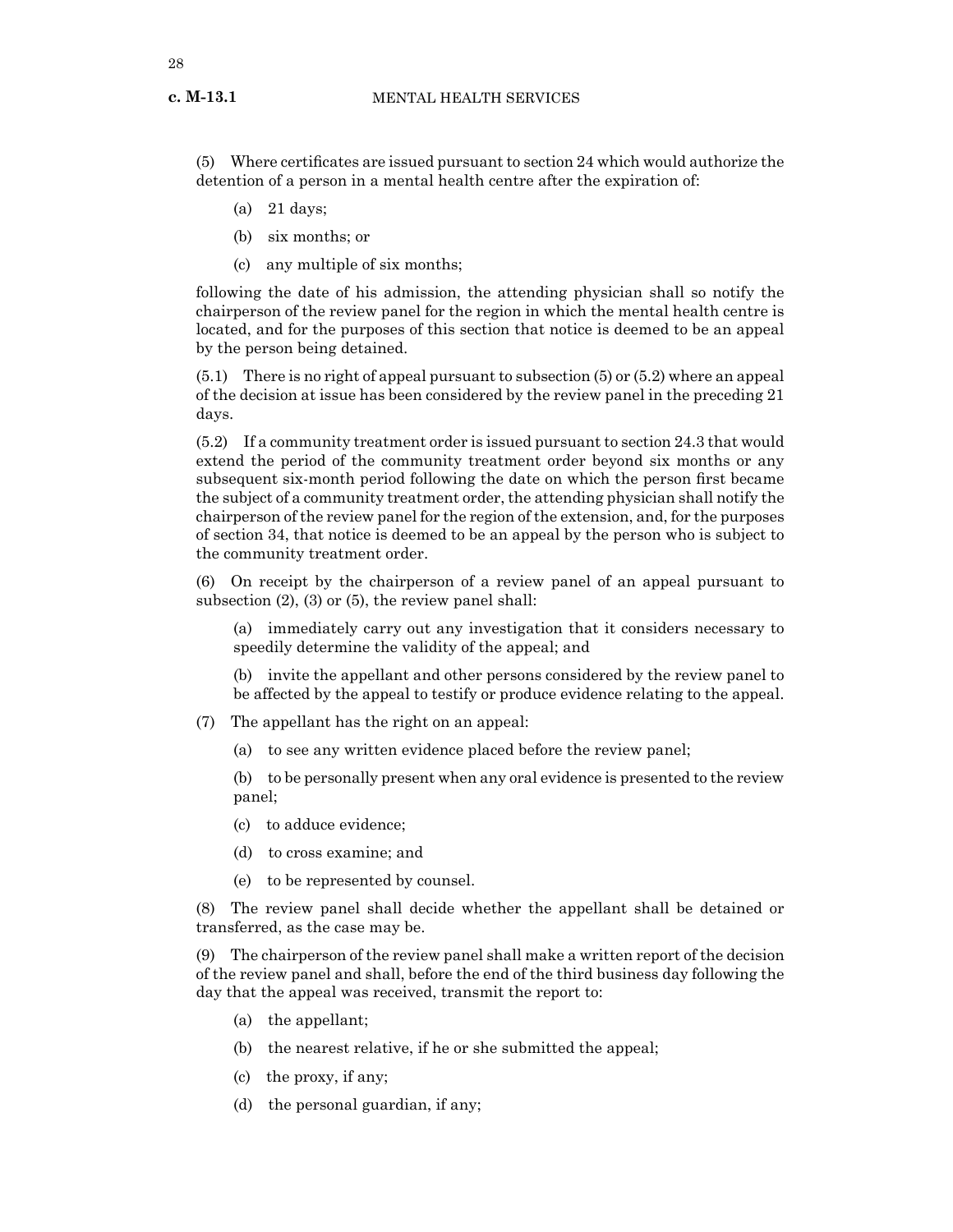- (e) an official representative for the region, if he or she submitted the appeal; and
- (f) the officer in charge of the mental health centre in which the appellant is a patient.

 $(10)$  Where the review panel does not find in favour of the appellant, the chairperson of the review panel shall include in the written report transmitted to the appellant pursuant to clause (9)(a) notice of the right of appeal to the Court of Queen's Bench, as provided in section 36.

(11) The officer in charge of a mental health centre where an appellant is detained shall take any action that may be required to give effect to the decision of the review panel.

(12) *The Arbitration Act, 1992* does not apply to an investigation pursuant to this section.

> 1984-85-86, c.M-13.1, s.34; 1992, c.A-24.1, s.61; 1993, c.59, s.20; 1996, c.17, s.9; 2014, c.16, s.39; 2018, c42, s.65.

#### **Regulations respecting appeals and investigations**

**35** The Lieutenant Governor in Council may make regulations:

(a) creating rights of appeal to a review panel in addition to those specified in section 34, and defining the powers of review panels with respect to appeals pursuant to the regulations;

(b) conferring on review panels any ancillary powers that are considered advisable for carrying out their functions pursuant to this Act and the regulations; and

(c) regulating practice and procedure before review panels.

1984-85-86, c.M-13.1, s.35.

## **Appeal to Court of Queen's Bench**

**36**(1) A patient, or a person described in subsection 34(3) on the patient's behalf, may appeal the decision of a review panel respecting an appeal pursuant to section 34 to the Court of Queen's Bench within 30 days after the date of service of the decision.

(1.1) Notwithstanding the provisions of any other Act or the Queen's Bench Rules, once an appeal of a section 24 certificate or a section 24.3 community treatment order is registered with the Court of Queen's Bench for Saskatchewan the appeal shall continue on any new and subsisting certificate or community treatment order notwithstanding that the original certificate or community treatment order that is the basis of the appeal is no longer in effect.

(2) An appeal pursuant to this section is to be served on:

- (a) the director;
- (b) the officer in charge of the mental health centre in which the appellant is a patient; and
- (c) any other persons that the court may direct.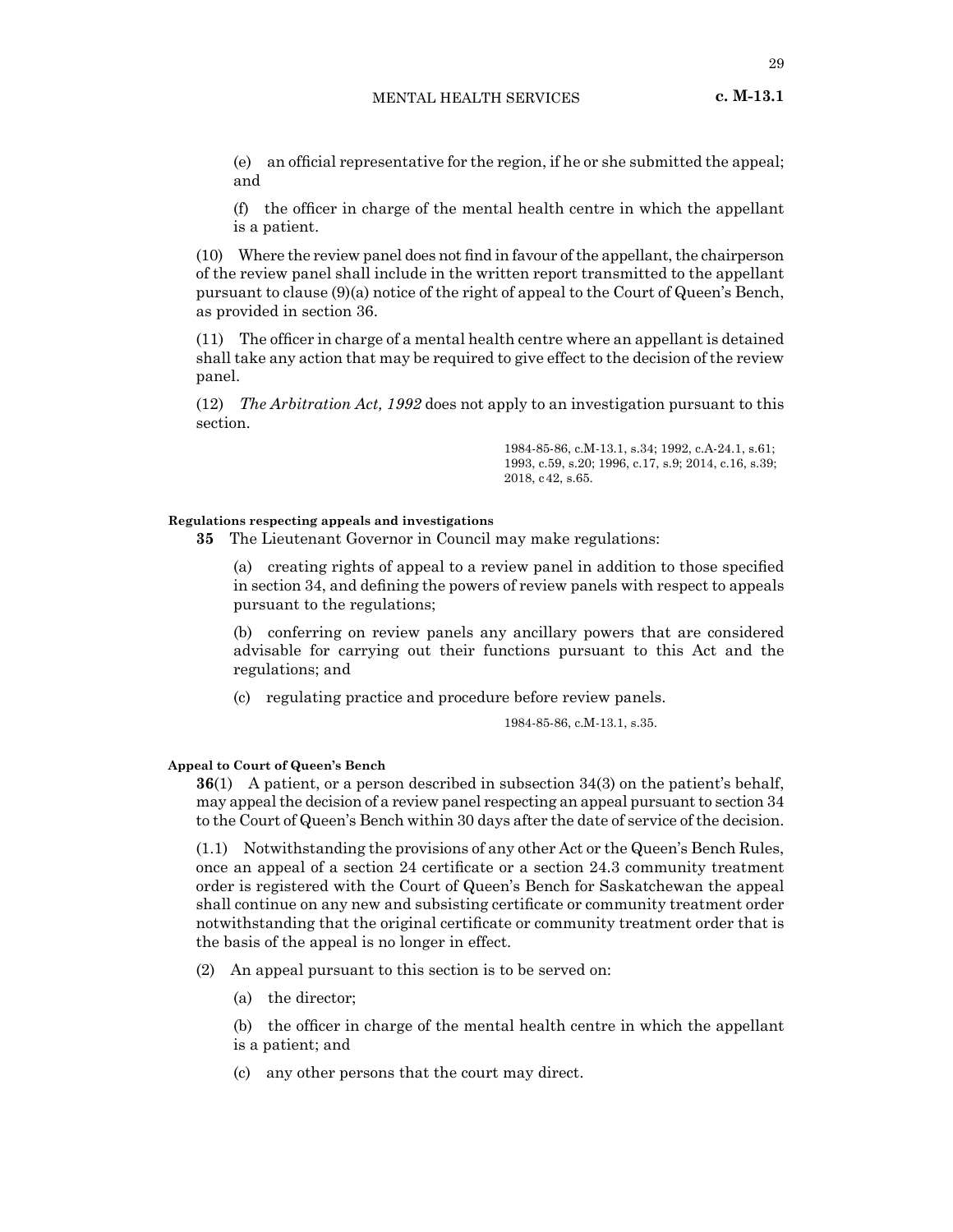(3) The practice and procedure of the Court of Queen's Bench on an application in chambers apply to any application pursuant to this section, with any necessary modification.

(4) An appeal pursuant to this section is to be supported by an affidavit of the appellant setting forth fully the facts in support of the appeal.

(5) In addition to the evidence adduced by the appellant, the court may direct any further evidence to be given that it considers necessary.

(6) The court may confirm or reverse the decision of the review panel and may make any order that it considers necessary to give effect to its decision.

(7) The decision of the court pursuant to this section is not subject to appeal.

(8) The court may make any order as to the costs of an appeal pursuant to this section that it considers appropriate.

> 1984-85-86, c.M-13.1, s.36; 1993, c.59, s.21; 2014, c.16, s.40.

# PART VII **General**

# **Licence required**

**37**(1) No person shall operate a mental health approved home unless that person holds a licence authorizing him or her to do so.

(2) A licence respecting a building or premises that will be operated as a mental health approved home must not be issued unless the regional director is satisfied that:

- (a) the building or premises:
	- (i) is the principal residence of the operator;

(ii) meets the fire, health and safety standards established by applicable Acts and regulations and municipal bylaws;

(iii) has been inspected by a fire inspector within the meaning of *The Fire Prevention Act, 1992* in the year in which the application for a licence is made or in the preceding year and will be inspected after that time in accordance with *The Fire Prevention Act, 1992*;

(iv) has been inspected by the regional director in the year in which an application is made and annually while the licence is valid;

(v) provides sleeping accommodation with a reasonable amount of space and privacy for each resident;

- (vi) provides a reasonable amount of recreational space for residents;
- (vii) provides adequate furnishings and accessories for each resident;
- (viii) has a lockable storage cabinet in which medications may be stored;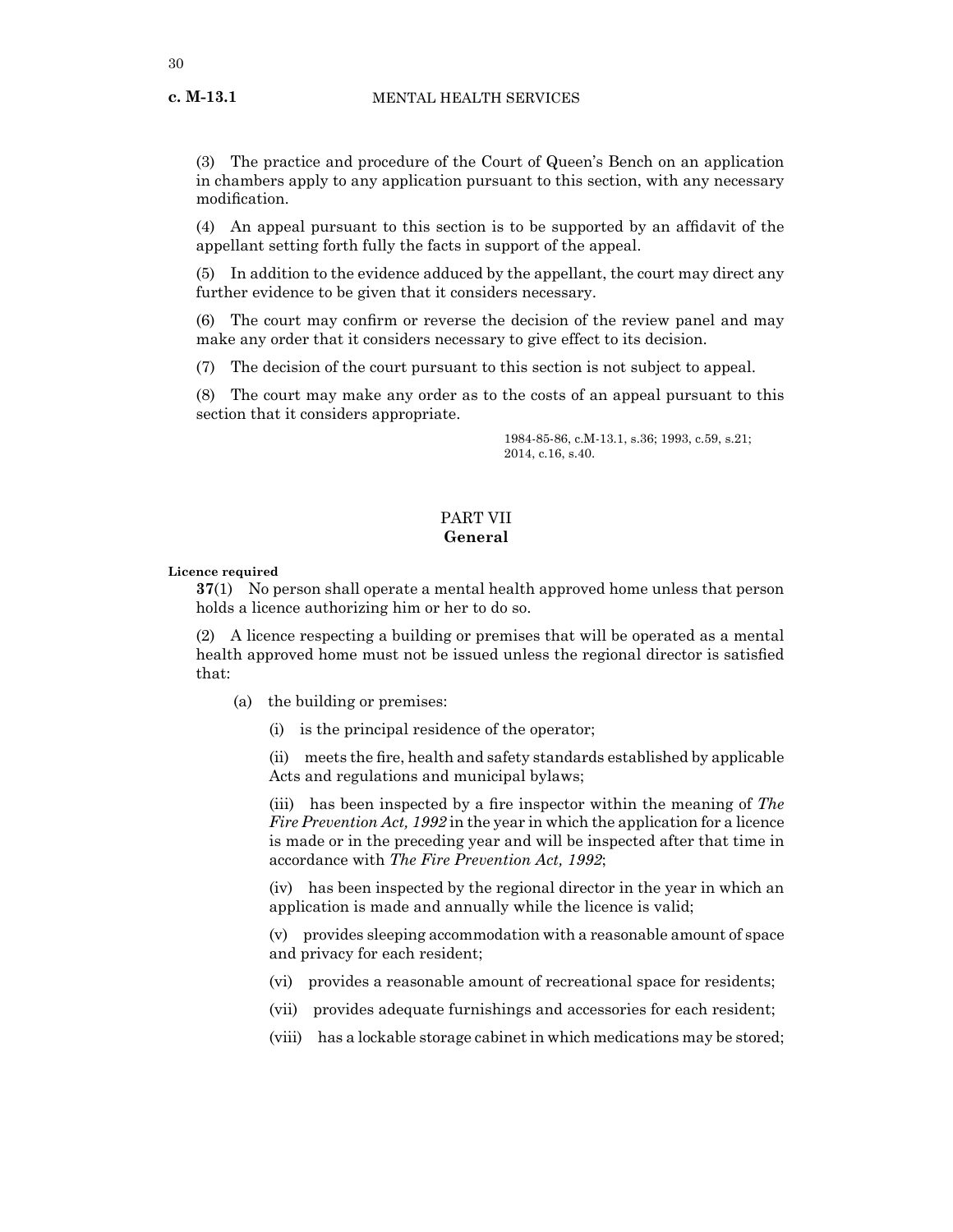# MENTAL HEALTH SERVICES **c. M-13.1**

(b) the operator is a suitable, reliable and responsible person who is able to provide supervised accommodation for persons who require such accommodation because of a mental disorder; and

(c) in the operation of the mental health approved home, the operator will:

(i) operate in a manner that does not contravene any Act or regulation or municipal bylaw;

(ii) admit persons to it only after the regional director has:

(A) determined that the operator is capable of providing the necessary supervised accommodation; and

(B) given his or her approval with respect to each person for whom accommodation is sought;

(iii) provide supervised accommodation in the home for not more than five residents at any one time;

(iv) provide for the individual needs of each resident, including needs for food, supervised accommodation, safety, social relationship and privacy;

(v) keep the home open at all reasonable times to visitation and inspection by a fire inspector within the meaning of *The Fire Prevention Act, 1992*, the public health inspector and the regional director; and

(vi) inform the regional director of any circumstances that may cause the operator to be unable to provide adequately for the supervised accommodation of residents.

2014, c.16, s.41.

#### **Applications**

**37.1** An applicant for a licence shall:

(a) apply to the provincial health authority in a form approved by the provincial health authority; and

(b) include in the application any relevant information and material that the provincial health authority may request.

2014, c.16, s.41; 2017, cP-30.3, s.11-15.

#### **Issuance of licence**

**37.2**(1) If an application is received by the provincial health authority, the provincial health authority may:

(a) if satisfied that the applicant has complied with this Act and the regulations, issue the licence; or

(b) refuse to issue the licence.

(2) The minister may make payments in support of accommodation and supervision provided to residents by operators of mental health approved homes.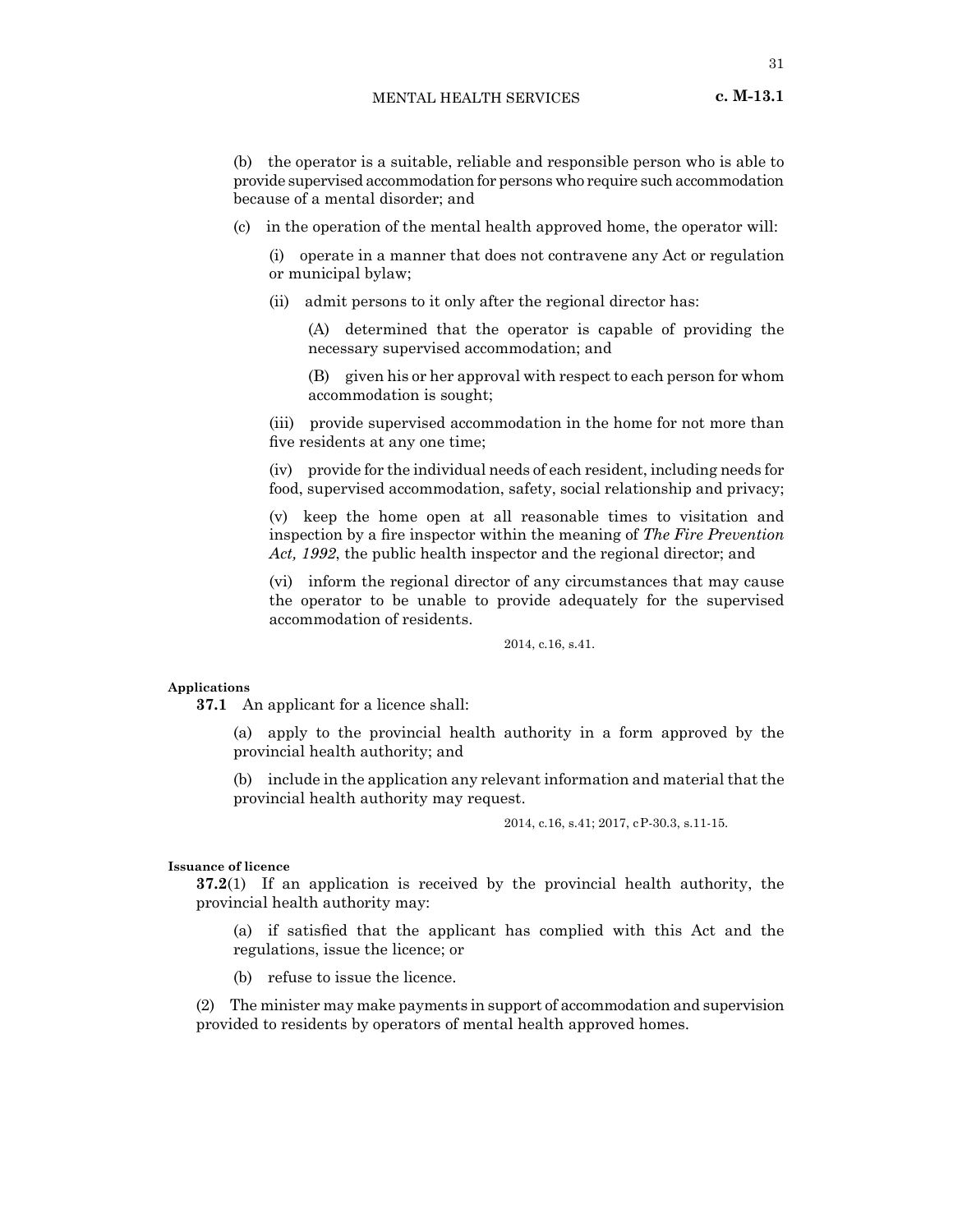(3) The provincial health authority may include as a provision of the licence any term or condition that the provincial health authority considers appropriate.

2014, c.16, s.41; 2017, cP-30.3, s.11-15.

**Compliance with licence required**

**37.3** No person to whom a licence is issued shall fail to comply with any term or condition contained in the licence.

2014, c.16, s.41.

#### **Duration of licence**

**37.4** A licence is valid for the period set out in the licence or, if no period is set out in the licence, for one year from the date on which it is issued, unless the licence is suspended or cancelled.

2014, c.16, s.41.

#### **Licence not transferable**

**37.5** A licence is not transferable.

2014, c.16, s.41.

# **Licence to be displayed**

**37.6** Every licensee shall cause the licence to be displayed in a prominent place in the mental health approved home for which it is issued.

2014, c.16, s.41.

# **Amendment, suspension, cancellation of licences**

**37.7**(1) If the provincial health authority considers it to be in the public interest, it may renew, amend, suspend or cancel a licence.

(2) For the purposes of section 37, a licence that is suspended pursuant to this section is, for the period of the suspension, deemed not to have been issued.

2014, c.16, s.41; 2017, cP-30.3, s.11-15.

#### **Title reserved**

**37.8** No person who operates any facility shall hold the facility out as being a mental health approved home unless that person holds a licence for the facility.

2014, c.16, s.41.

#### **Inspection**

**37.9**(1) The regional director may enter any premises or vehicle associated with a mental health approved home and conduct an inspection for the purposes of:

(a) ensuring the well-being of residents of the mental health approved home; or

(b) determining whether there is compliance with this Act or the regulations.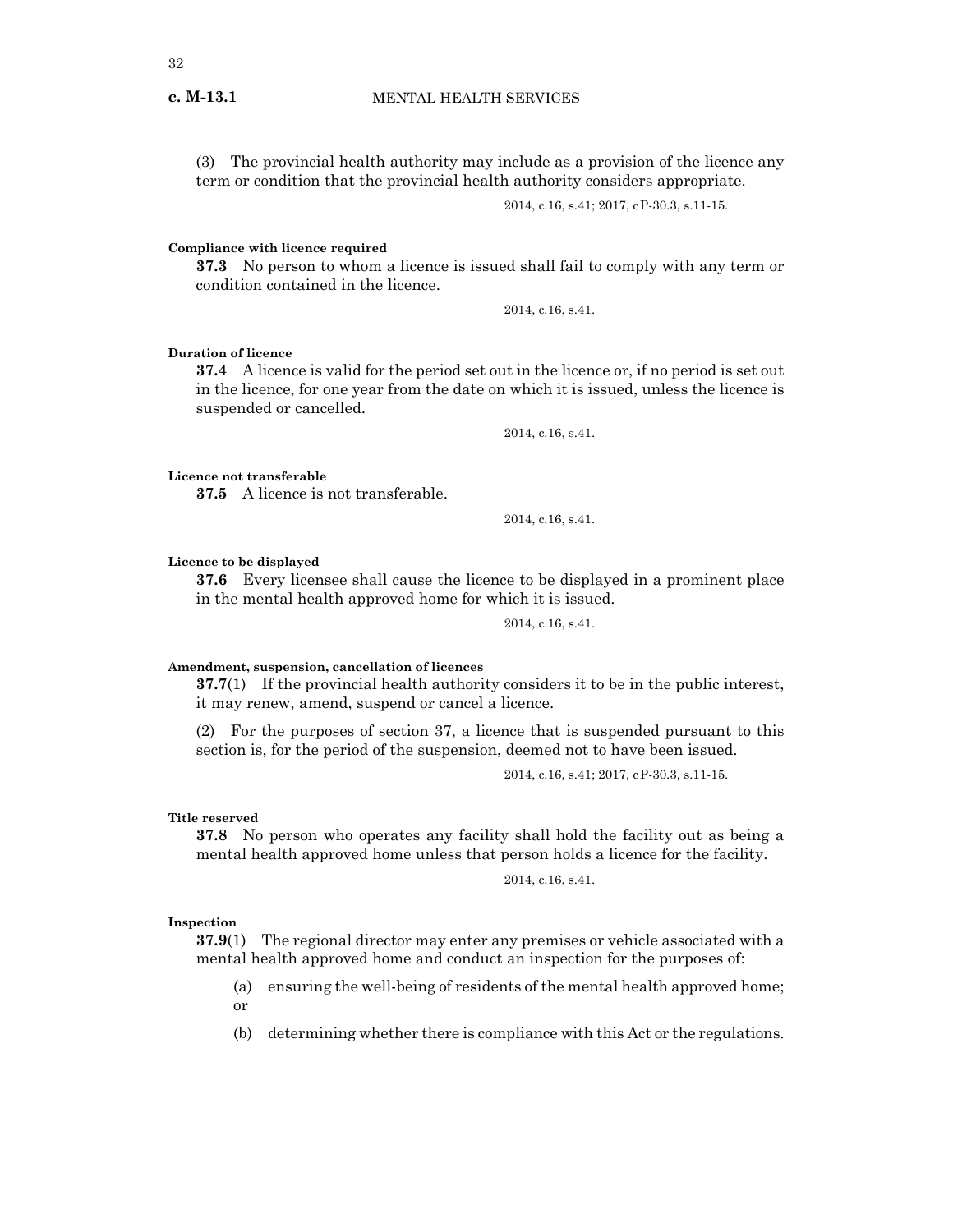33

- (2) An inspection may be conducted:
	- (a) at any reasonable time; or

(b) at any other time if the regional director has reasonable grounds to believe that an unsafe situation exists.

(3) When conducting an inspection in accordance with subsection (1), the regional director may do all or any of the following:

(a) make any inquiry the regional director considers appropriate;

(b) require the use of any machinery, equipment, appliance or thing located at the premises to be demonstrated;

(c) conduct any tests, take any samples and make any examinations that the regional director considers necessary or advisable;

(d) take one or more persons to any place to assist the regional director and make arrangements with the licensee for those persons to re-enter the place to perform specified duties;

(e) require the production of, inspect and make copies of any books, records, papers or documents or of any entry in those books, records, papers or documents required to be kept by this Act or the regulations;

(f) subject to subsection (4), remove any books, records, papers or documents examined pursuant to this section for the purpose of making copies if a copy is not readily available, if a receipt is given;

(g) require the licensee to provide the regional director with all reasonable assistance, including using any computer hardware or software or any other data storage, processing or retrieval device or system to produce information;

(h) in order to produce information and records mentioned in this subsection, use any computer hardware or software or any other data storage, processing or retrieval device or system that is used by the licensee required to deliver the information and records.

(4) If the regional director removes any books, records, papers or documents pursuant to this section for the purpose of making copies, the regional director shall:

(a) make those copies as soon as is reasonably possible; and

(b) promptly return the books, records, papers or documents from which the copies were made to:

(i) the place from which they were removed; or

(ii) any other place that may be agreed to by the regional director and the person who produced them.

2014, c.16, s.41.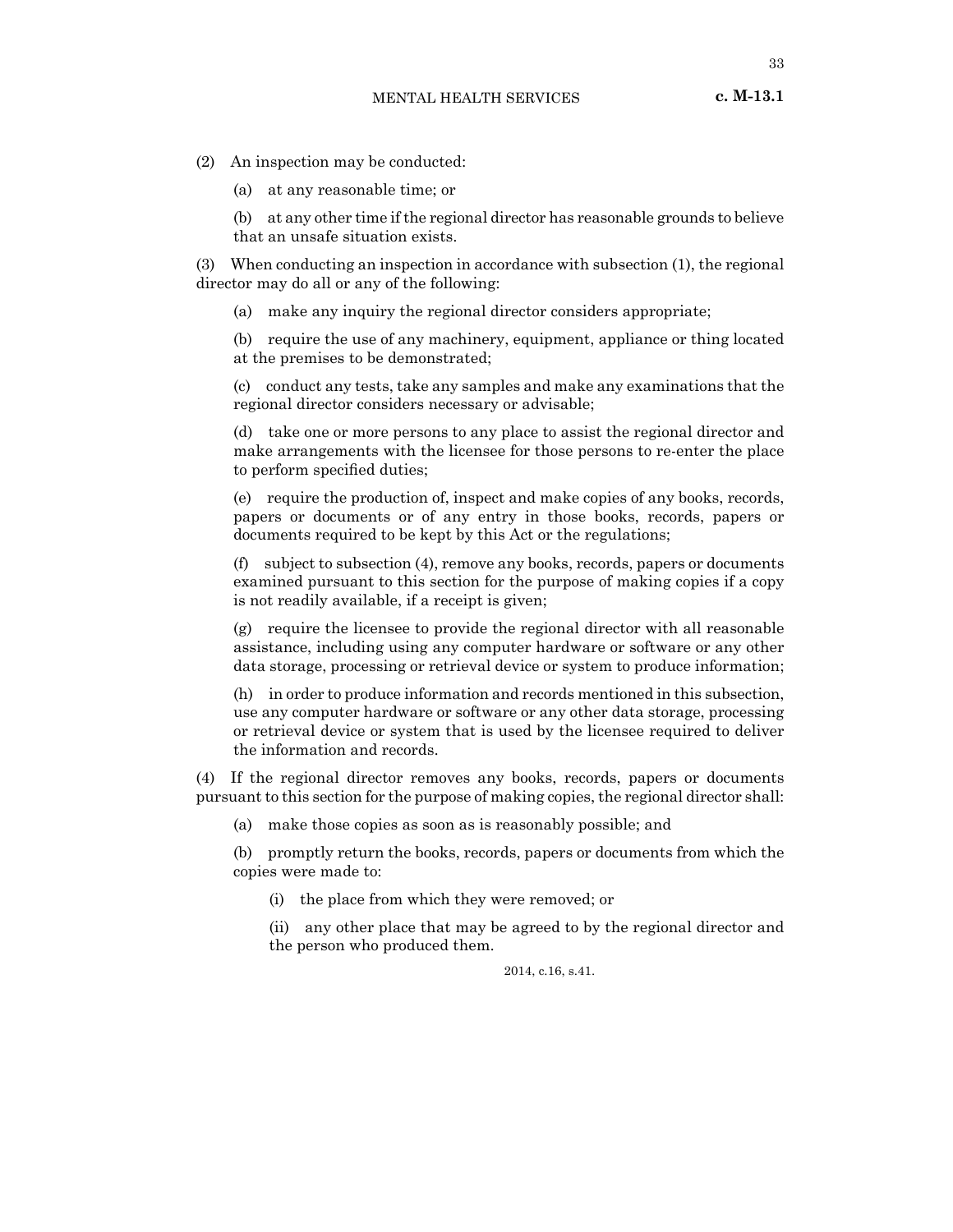## **Information requested by regional director**

**37.91**(1) The regional director may:

(a) request from a licensee any information or material that the regional director may require for the purposes of this Act and the regulations; and

(b) set out the manner in which and time within which that information must be provided.

(2) On receipt of a request of the regional director pursuant to subsection (1), a licensee must provide the regional director with the requested information or material respecting the licensee or mental health approved home:

- (a) in the manner specified by the regional director; and
- (b) within the time limits specified by the regional director.

2014, c.16, s.41.

# **Request for review**

**37.92**(1) A person who is the subject of a decision or action made with respect to the issuing, refusal to issue, renewal, amendment, suspension or cancellation of a licence for a mental health approved home by a regional health authority may request a review of the decision or action.

(2) A request for review is to be submitted in writing to the director within 30 days after the date on which the decision or action in relation to which the review is requested was made or taken.

(3) A request for review to the director does not stay the effect of the decision or action in relation to which the review is requested.

(4) On receiving a request for review, the director shall:

(a) investigate the particulars of the decision or action in relation to which the review is requested; and

(b) allow the person requesting the review an opportunity to make representations in a form and manner determined by the director.

(5) On completing the review, the director shall:

(a) confirm, reverse or vary the decision or action in relation to which the review was requested; and

(b) provide written reasons for the decision to the person who requested the review.

2014, c.16, s.41.

## **Minister may waive or exempt**

**37.93** If the minister considers it appropriate to do so, he or she may:

(a) waive the requirements of section 37; or

(b) exempt any mental health approved home or any person from any requirement contained in the regulations.

2014, c.16, s.41.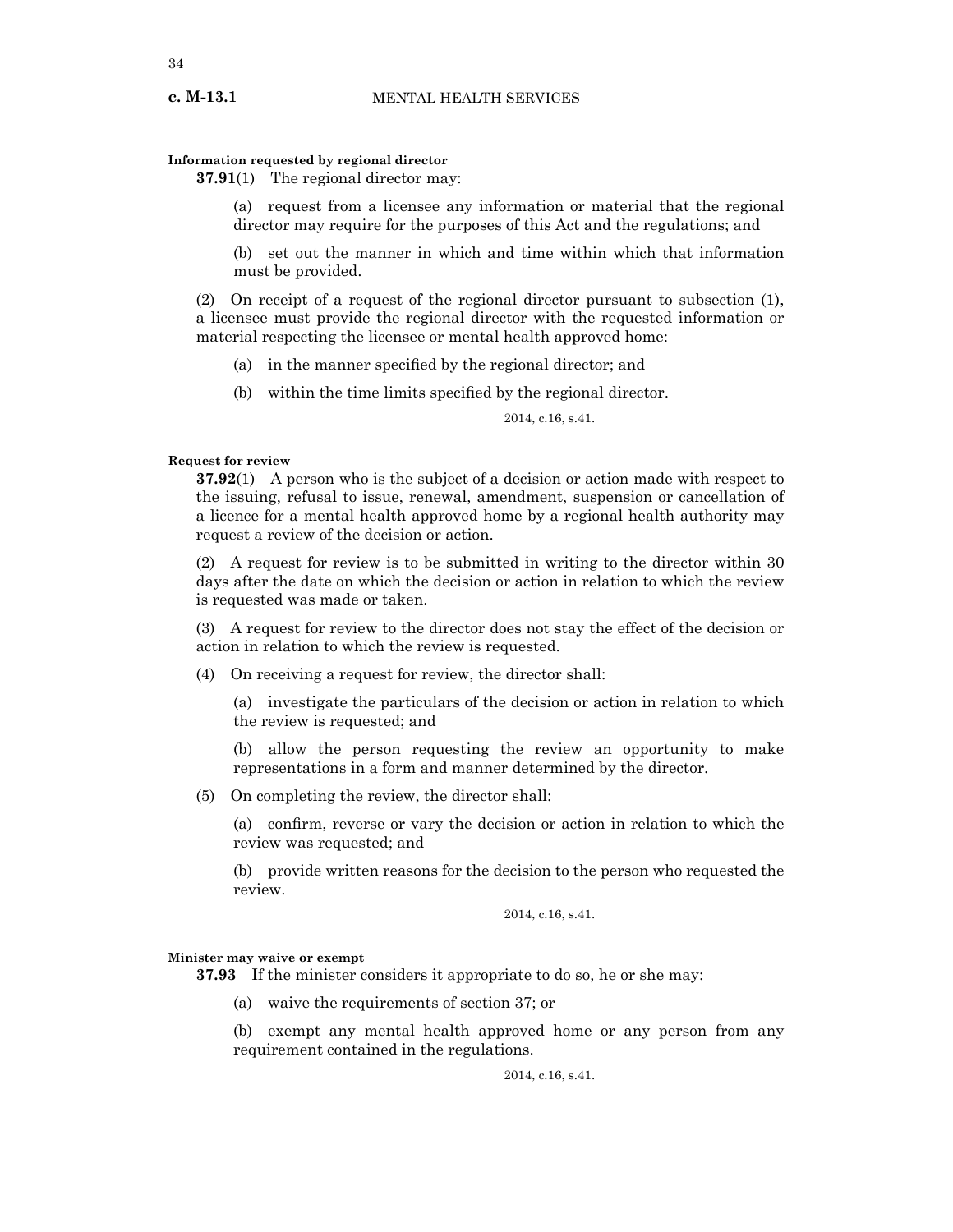# **Annual inspection of facilities**

**37.94** The regional director shall cause each mental health approved home to be inspected annually and provide any directions to the licensee of that facility to make or cause to be made the maintenance, repairs or alterations that the regional director considers necessary within the time that the regional director may specify.

2014, c.16, s.41.

# **38 Repealed.** 2014, c.16, s.42.

**Immunity**

**39** No action lies or shall be instituted against any person who performs a duty, exercises a power or carries out a responsibility pursuant to this Act or the regulations for any loss or damage suffered by any person by reason of anything in good faith done, caused or permitted or authorized to be done, attempted to be done or omitted to be done, by that person, in the performance or supposed performance of that duty, the exercise or supposed exercise of that power or the carrying out or supposed carrying out of that responsibility.

1993, c.59, s.23.

#### **Limitation**

**40** No prosecution for an alleged contravention of this Act shall be commenced more than two years after the date of commission of the alleged contravention.

2004, c.L-16.1, s.58; 2014, c.16, s.43.

# **Assisting unauthorized departure**

**41** No person shall aid, abet, counsel or wrongfully allow an involuntary patient to depart from a mental health centre except if the patient has been authorized to depart from the mental health centre pursuant to this Act.

1984-85-86, c.M-13.1, s.41; 2014, c.16, s.44.

#### **Offence and penalty**

**42** Every person who violates any provision of this Act or the regulations is guilty of an offence and liable on summary conviction to a fine of not more than \$5,000, and to a further fine of not more than \$500 for each day or part of a day during which the offence continues.

1984-85-86, c.M-13.1, s.42; 2014, c.16, s.45.

#### **Regulations**

**43** For the purpose of carrying out the provisions of this Act according to their intent, the Lieutenant Governor in Council may make regulations:

- (a) **Repealed**. 2014, c.16, s.46.
- (b) **Repealed**. 2014, c.16, s.46.
- (c) **Repealed**. 2014, c.16, s.46.
- (d) governing the operation and inspection of mental health centres;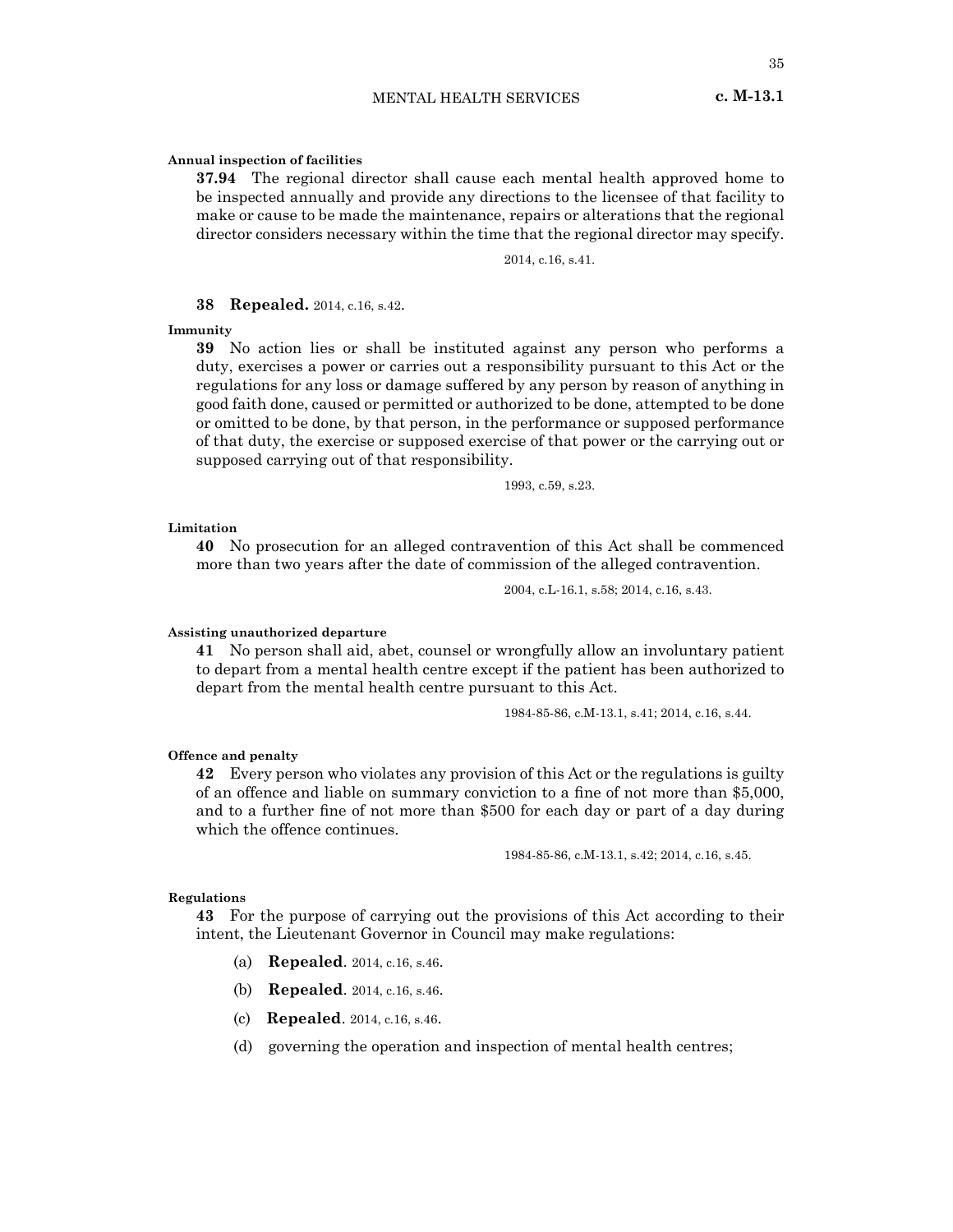**c. M-13.1**

(e) governing the apprehension, admission, detention, care, maintenance, treatment, transfer and discharge of patients;

(e.1) for the purposes of section 18, prescribing health professionals who may provide an opinion and a certificate with respect to whether a person is suffering from a mental disorder and requires a psychiatric examination;

(f) governing the removal of involuntary patients from mental health centres pursuant to section 29;

(g) designating special treatments which are not to be administered to involuntary patients except in accordance with certain procedures, and prescribing those procedures;

(h) **Repealed**. 2014, c.16, s.46.

(i) **Repealed**. 2014, c.16, s.46.

(j) prescribing the forms required for carrying out the provisions of this Act and the regulations;

(k) governing the granting of licences with respect to mental health approved homes and the renewal, amendment, suspension and cancellation of those licences;

(l) establishing standards for the construction, operation and maintenance of mental health approved homes;

(l.1) respecting the eligibility of, and criteria to be met by, applicants for licences for mental health approved homes;

(l.2) respecting the terms and conditions to be contained in licences for mental health approved homes;

(l.3) respecting eligibility for residence in mental health approved homes;

(l.4) respecting the accommodation, services and programs to be made available to residents of mental health approved homes;

(l.5) respecting the personnel requirements for mental health approved homes and the qualifications of persons who operate or provide services in mental health approved homes;

(l.6) establishing and protecting the rights and privileges of persons who reside in mental health approved homes;

(l.7) respecting the records to be kept by persons who operate mental health approved homes;

(l.8) respecting the confidentiality of information concerning mental health approved homes and operators of mental health approved homes;

(l.9) respecting agreements between persons who operate mental health approved homes and the provincial health authority;

(m) governing payment by the ministry for the accommodation and supervision of persons receiving services provided pursuant to this Act in mental health approved home;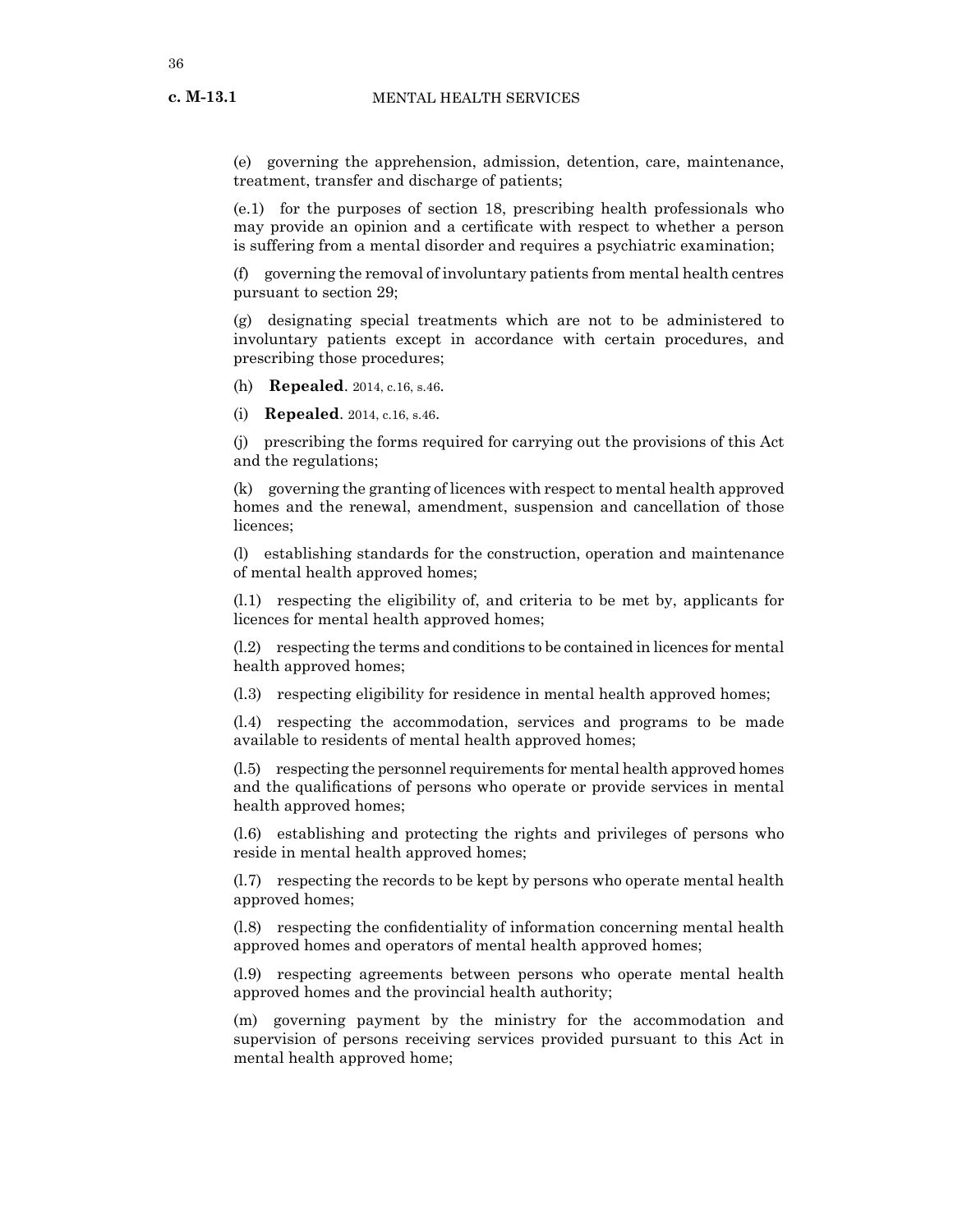(n) prescribing the fees payable by the ministry to persons acting pursuant to this Act;

(o) governing the amount of moneys belonging to patients mental health centres that may be held in trust by those mental health centres and governing the disposition of interest earned on those moneys;

(p) governing the receiving and holding in trust by a mental health centre of moneys realized from donations or bequests or moneys otherwise connected with the operation of the mental health centre, and governing the disposition of such moneys;

(q) **Repealed**. 2014, c.16, s.46.

(r) prescribing the duties and responsibilities of the director, regional directors, officers in charge, chief psychiatrists and official representatives appointed or designated pursuant to this Act and the manner in which they are to perform their duties and responsibilities;

(s) establishing standards governing the provision of mental health services;

(s.1) with respect to any matter governed by this Act:

(i) adopting, as amended from time to time or otherwise, all or any part of any code, standard or guideline;

(ii) amending for the purposes of this Act or the regulations any code, standard or guideline adopted pursuant to subclause (i);

(iii) requiring compliance with a code, standard or guideline adopted pursuant to subclause (i);

(s.2) respecting the monitoring and enforcement of standards and other requirements established pursuant to this Act or the regulations;

(s.3) respecting the appointment of persons, including persons who are not employees of the ministry, to monitor and enforce standards and other requirements established pursuant to this Act or the regulations;

(s.4) defining, enlarging or restricting the meaning of any word or expression used in this Act but not defined in this Act;

(t) generally for carrying out the provisions of this Act.

1984-85-86, c.M-13.1, s.43; 2014, c.16, s.46 ; 2017, cP-30.3, s.11-15.

#### **Crown bound**

**44** This Act binds the Crown.

1984-85-86, c.M-13.1, s.44.